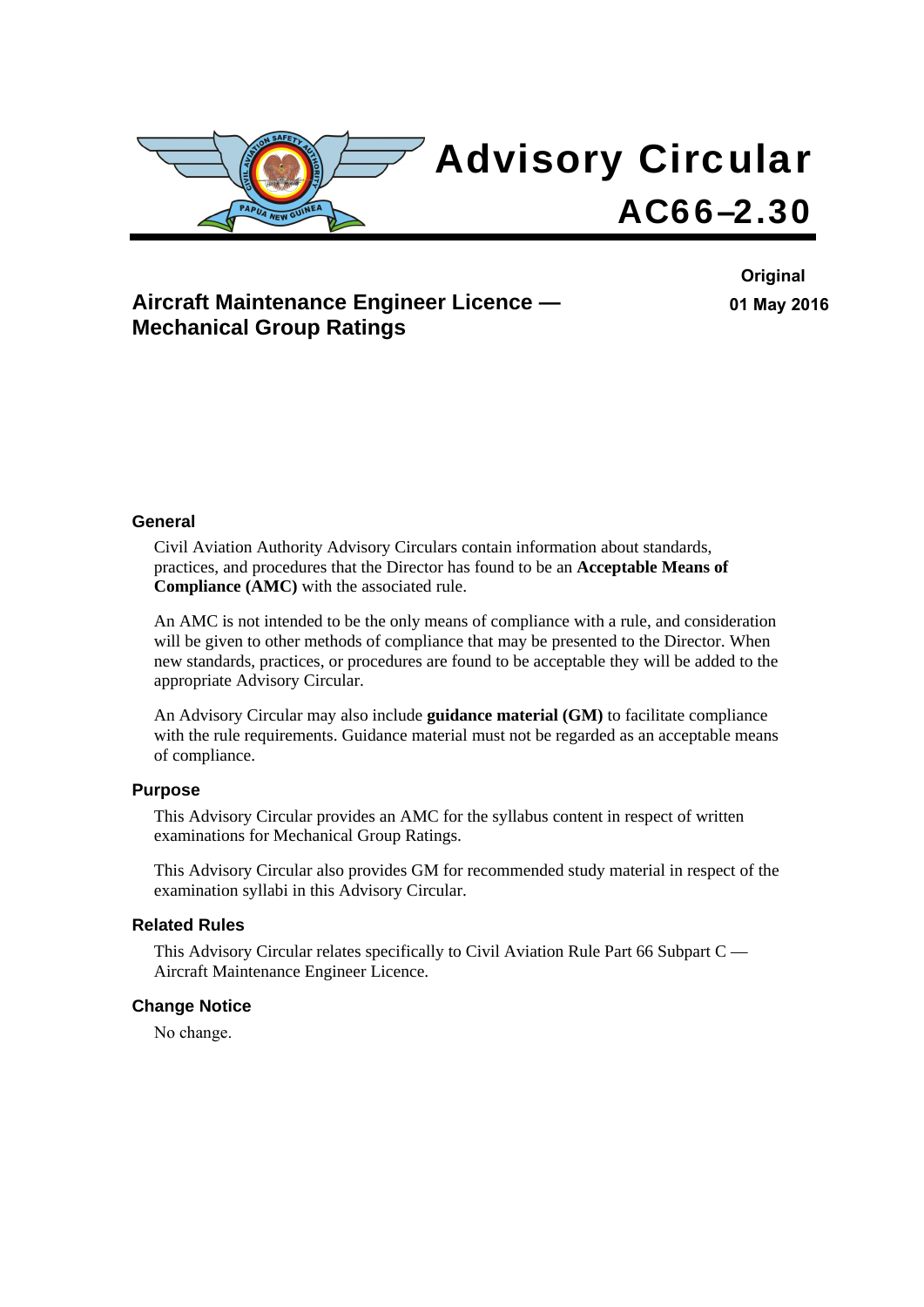# **Table of Contents**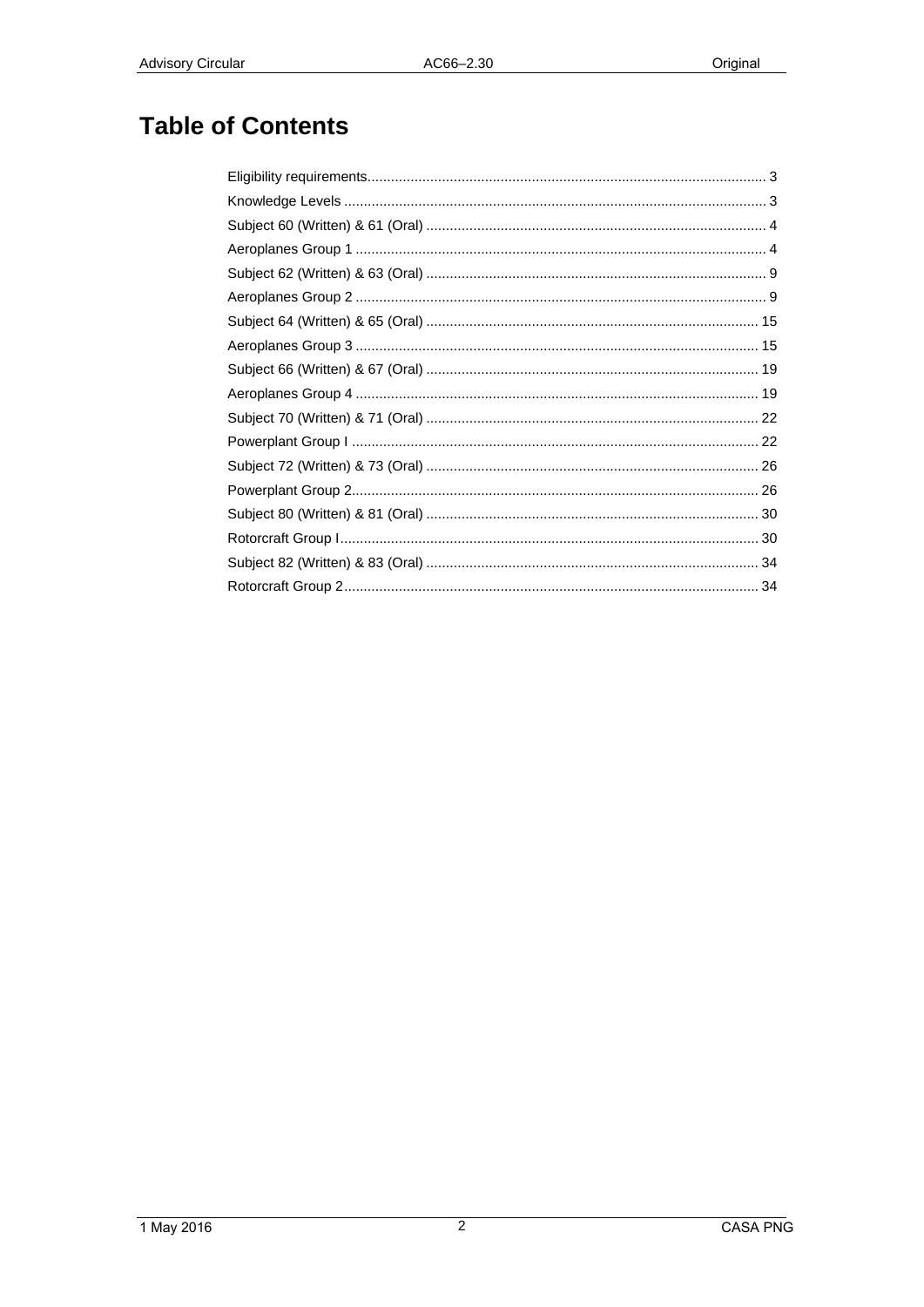## <span id="page-2-1"></span><span id="page-2-0"></span>**Eligibility requirements**

Rule 66.107(3)  $\&$  (4) requires an applicant for an AME group or type rating to have successfully completed examinations acceptable to the Director or a course of training.

The examinations acceptable to the Director should comply with the syllabi contained in this Advisory Circular.

### <span id="page-2-2"></span>**Knowledge Levels**

These syllabi provide for the subject material covered in the Mechanical Group Rating examinations.

Each topic within the syllabi has a level number which provides an indication of the degree or level of knowledge required. There are three level numbers and they are defined as follows:

- Level 1: General appreciation of principles and a broad understanding of the subject.
- Level 2: Comprehension of principles and salient features. Simple relevant calculations may be required.
- Level 3: Detailed knowledge of all aspects of the subject including relevant calculations.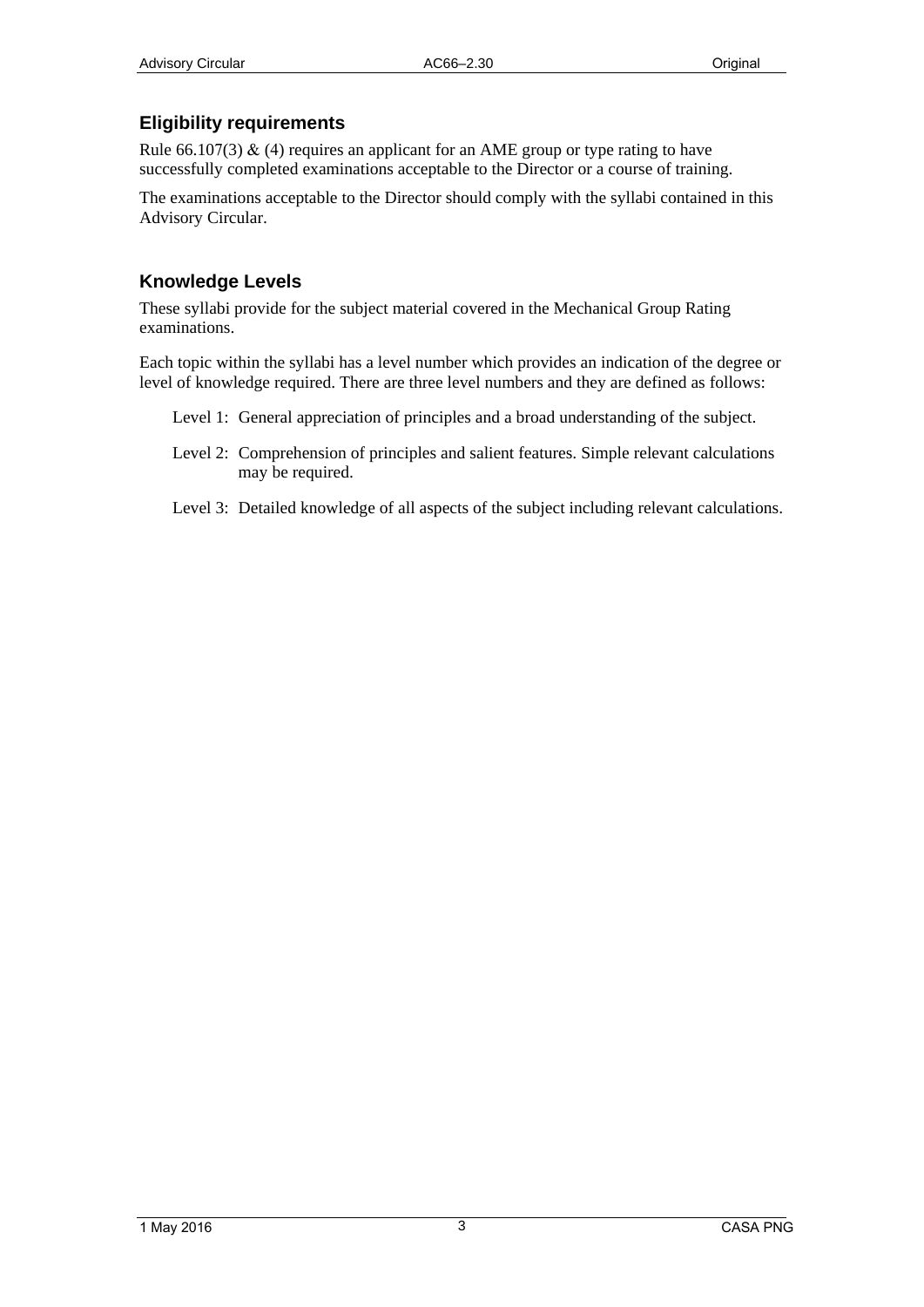## <span id="page-3-1"></span><span id="page-3-0"></span>**Subject 60 (Written) & 61 (Oral)**

### <span id="page-3-2"></span>**Aeroplanes Group 1**

### **Resource Study Material**

This resource study guide is produced to show where suitable material may be obtained. CAA is not bound to use these books for examining purposes, nor is CAA liable if these books are unavailable at commercial bookshops. You are advised that this list is a sample only. Many other titles may be equally as helpful in preparing for this examination.

### **Scope of the Subject**

| $\mathbf{1}$ . | Civil Aircraft Inspection Procedures (CAIP)                                                                                                                                                                                                                |
|----------------|------------------------------------------------------------------------------------------------------------------------------------------------------------------------------------------------------------------------------------------------------------|
| 2.             | FAA or EA-AC43-13.1 & .2 Aircraft Inspection and Repair                                                                                                                                                                                                    |
| 3.             | EA-AC-65-9 General Handbook                                                                                                                                                                                                                                |
| $\mathbf{4}$ . | EA-AC-65-15 Airframe Handbook                                                                                                                                                                                                                              |
| 5.             | Maintenance or service manuals applicable to the following aircraft types may be of<br>assistance:<br>Cessna 100 series<br>$\bullet$<br>Piper PA28 series<br>FU24 series<br>Grumman AA5 series<br>٠<br>Manual applicable to the candidate's basic aircraft |

| 1. | <b>AIRCRAFT</b><br><b>STRUCTURES</b> | 1 | Monocoque airframe structure.                              |
|----|--------------------------------------|---|------------------------------------------------------------|
|    |                                      | 2 | Structural inspection.                                     |
|    |                                      |   | Airframe symmetry and rigging.                             |
|    |                                      | 3 | Inspection after abnormal flight or ground<br>occurrences. |
|    |                                      | 2 | Minor repairs.                                             |
|    |                                      |   | The effects of disturbed airflow.                          |
|    |                                      |   | Corrosion control and surface finish.                      |
|    |                                      |   |                                                            |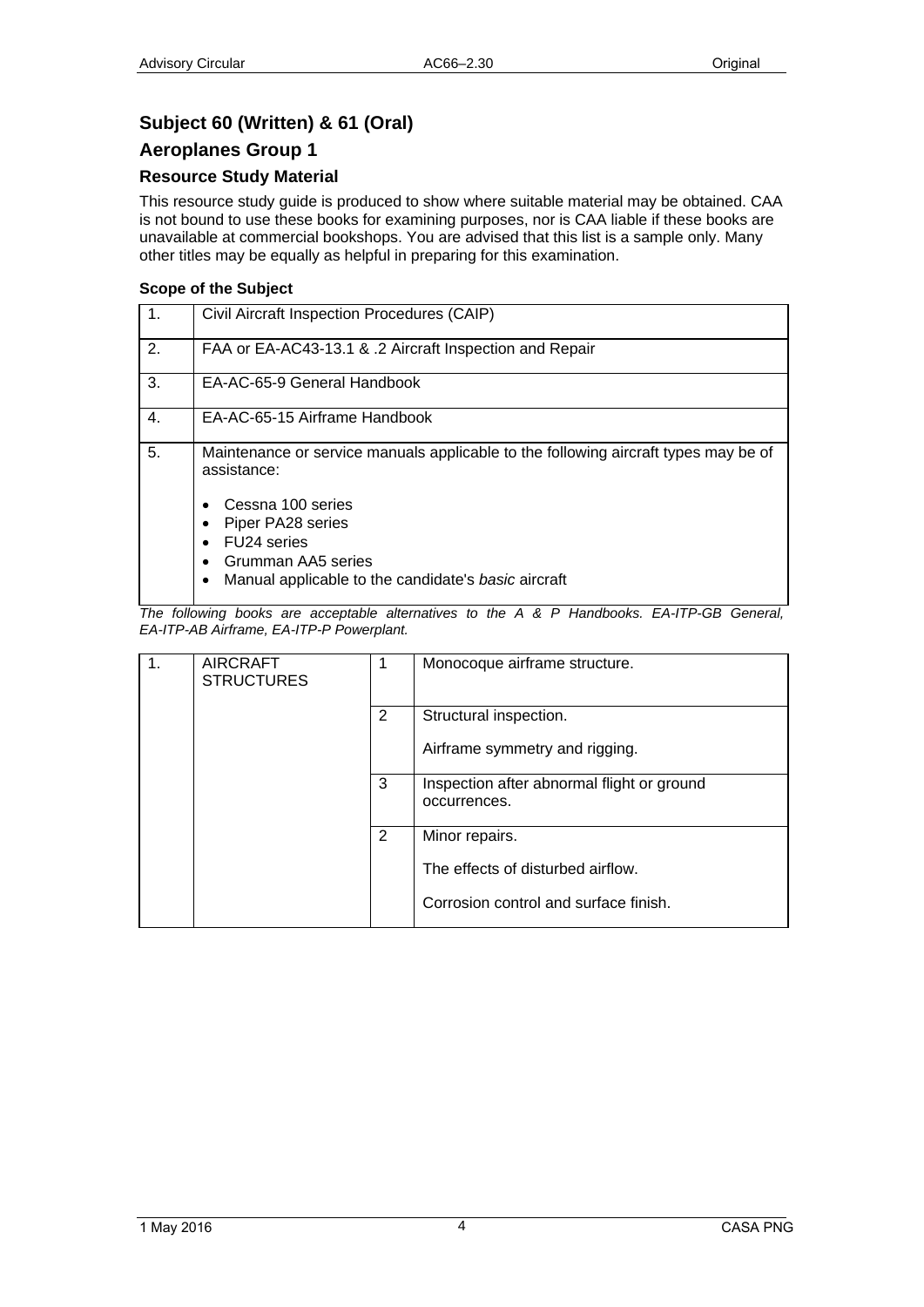| $\overline{2}$ . | <b>STRUCTURE</b><br><b>REPAIRS</b>                      | $\overline{2}$ | Spar cap and web repairs.<br>Fuselage stringer repairs.<br>Wing skin replacement.<br>Wing rib repairs.                                                                                                                                                                                |
|------------------|---------------------------------------------------------|----------------|---------------------------------------------------------------------------------------------------------------------------------------------------------------------------------------------------------------------------------------------------------------------------------------|
|                  |                                                         | $\overline{2}$ | Replacement of special fittings for wing and landing<br>gear attachment.                                                                                                                                                                                                              |
|                  |                                                         | $\overline{2}$ | Repair of metal honeycomb panels, reinforced<br>plastic honeycomb panels, FRP-skin structure,<br>plastic and polymer foam inserts and insulation.<br>Integral fuel tank repairs including specialised self-<br>sealing fasteners, sealing practices, leak testing<br>and tracing.     |
| 3.               | <b>MAJOR</b><br><b>STRUCTURAL</b><br><b>INSPECTIONS</b> | $\overline{2}$ | Identification of structural defects.<br>Mass balancing of flying controls after major repair.<br>Use of special sealants and repair of sealants<br>including polysulphides, RTV silicones, and<br>polyurethanes.<br>Wet assembly and faying surface sealing of<br>structural repair. |
|                  |                                                         | 2              | Structural fatigue identification and damage repair.<br>Standard repair to tubular structures including<br>welded joints and tube replacement.<br>Windscreen and window replacement.<br>Repair of smooth skin, panels, formers, stringers,<br>longerons, leading and trailing edges.  |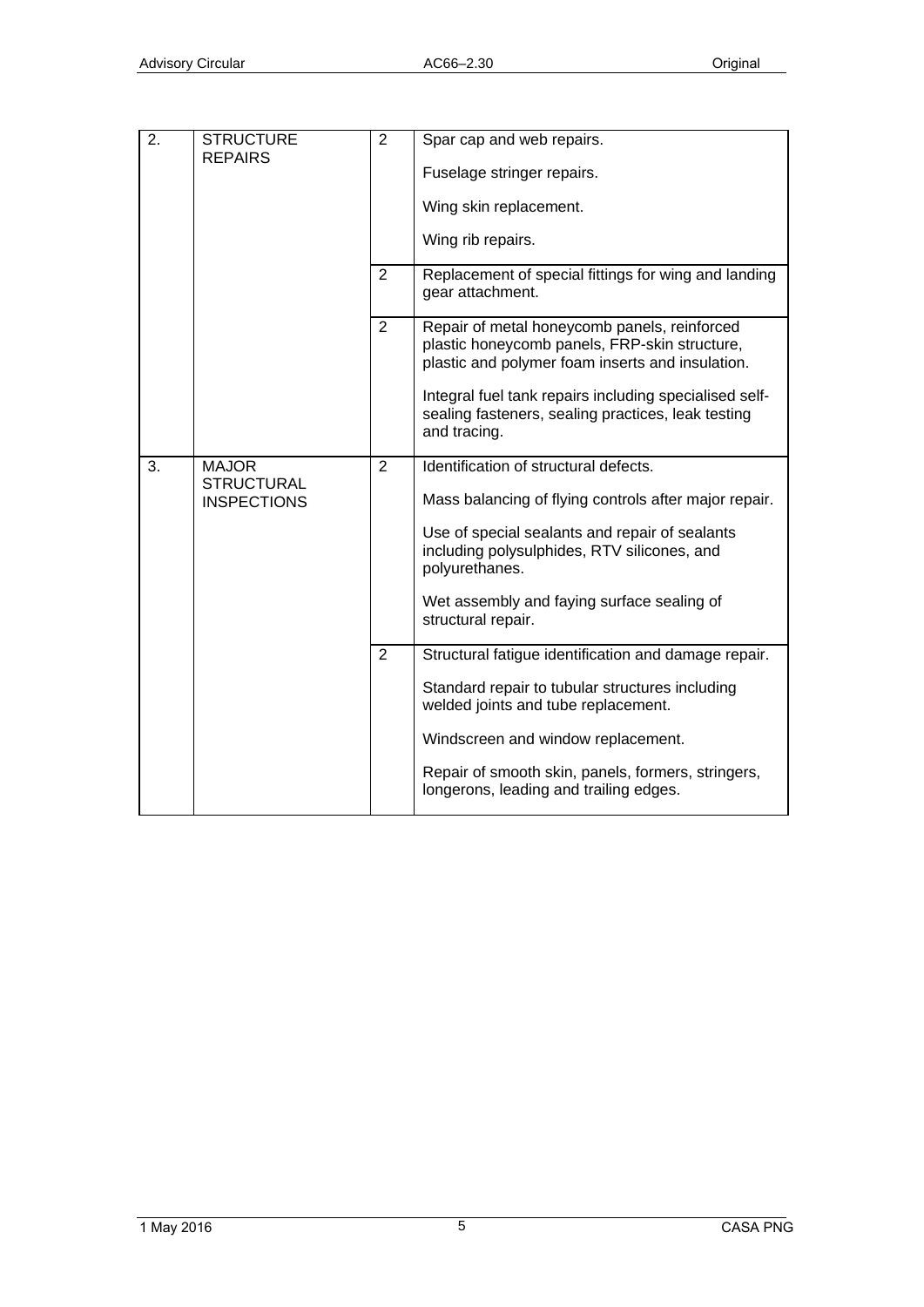| 4. | <b>OVERHAUL &amp;</b><br><b>MANUFACTURING</b><br><b>PROCESSES</b> | 2              | Sheet metal bending, bend allowance calculation,<br>bumping, crimping, stretching, shrinking, folding,<br>duplication of patterns, joggling, rivet layout, rivet<br>installation, rivet defects, rivet identification, and rivet<br>removal.<br>Blind fasteners: blind friction locked and blind<br>mechanically locked types. |
|----|-------------------------------------------------------------------|----------------|--------------------------------------------------------------------------------------------------------------------------------------------------------------------------------------------------------------------------------------------------------------------------------------------------------------------------------|
|    |                                                                   |                | High strength fasteners: Hi-Shear rivets, Hi-Lok pins,<br>Lockbolts, Jo-Bolts, Taperlock pins.                                                                                                                                                                                                                                 |
|    |                                                                   | 3              | Inspection and installation of critical bolted joints.                                                                                                                                                                                                                                                                         |
|    |                                                                   | $\overline{2}$ | Heat treatment of aluminium alloys.                                                                                                                                                                                                                                                                                            |
|    |                                                                   |                | Selection of alternative materials.                                                                                                                                                                                                                                                                                            |
|    |                                                                   |                | Machining, milling, drilling turning, grinding, boring,<br>spark erosion, shaping, sawing, shearing.                                                                                                                                                                                                                           |
|    |                                                                   |                | Jigging, trestling, structural alignment, and levelling.                                                                                                                                                                                                                                                                       |
| 5. | <b>SPECIAL</b><br><b>INSPECTIONS</b>                              | 3              | Heavy landings, severe turbulence, lightning strikes,<br>taxiing damage, internal fire or explosion damage                                                                                                                                                                                                                     |
| 6. | <b>CONTROL</b><br><b>SURFACES &amp;</b><br><b>SYSTEMS</b>         | $\mathbf{1}$   | Control system components.                                                                                                                                                                                                                                                                                                     |
|    |                                                                   | 2              | Systematic correction of flying faults.                                                                                                                                                                                                                                                                                        |
|    |                                                                   | 3              | Installation and inspection of flying controls.                                                                                                                                                                                                                                                                                |
|    |                                                                   | $\overline{2}$ | Repair and balancing.                                                                                                                                                                                                                                                                                                          |
| 7. | <b>HYDRAULIC</b><br><b>SYSTEMS</b>                                | 1              | Components of simple hydraulic systems.                                                                                                                                                                                                                                                                                        |
|    |                                                                   | $\overline{2}$ | Installation of rigid and flexible lines.                                                                                                                                                                                                                                                                                      |
|    |                                                                   |                | Hydraulic system maintenance.                                                                                                                                                                                                                                                                                                  |
|    |                                                                   |                | Hydraulic fluid identification.                                                                                                                                                                                                                                                                                                |
| 8. | <b>LANDING GEAR</b>                                               | 1              | Types of landing gear including oleo, rubber, flat or<br>tubular spring and fibre glass.                                                                                                                                                                                                                                       |
|    |                                                                   | 2              | Wheels. Brakes.                                                                                                                                                                                                                                                                                                                |
|    |                                                                   |                | Balancing of wheel assemblies.                                                                                                                                                                                                                                                                                                 |
|    |                                                                   |                | Landing gear maintenance                                                                                                                                                                                                                                                                                                       |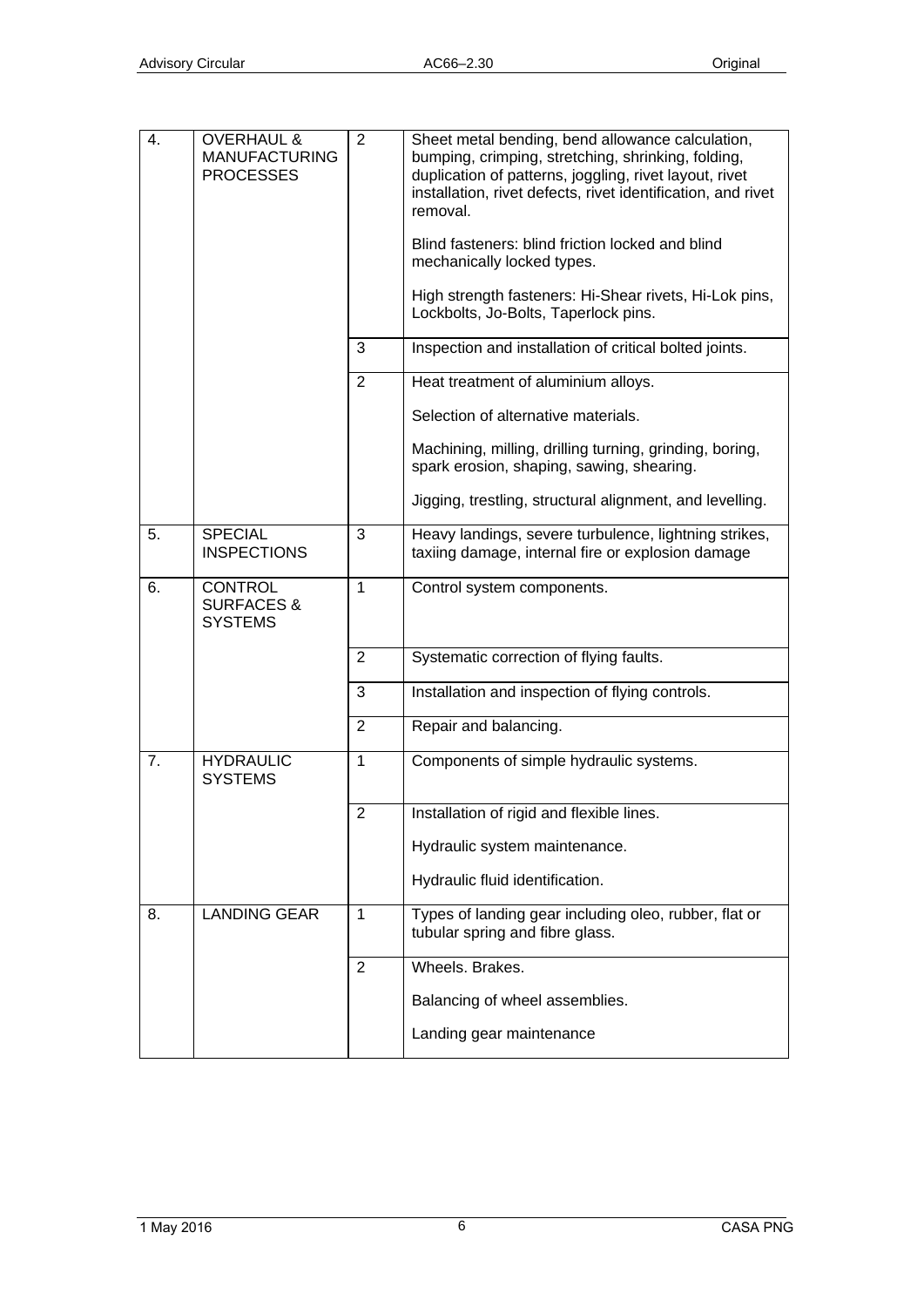| 9.  | <b>AIRCRAFT FUEL</b><br><b>SYSTEM UP TO</b><br><b>ENGINE BULKHEAD</b> | $\mathbf{1}$   | Types of tanks including metal, integral, bladder.     |
|-----|-----------------------------------------------------------------------|----------------|--------------------------------------------------------|
|     |                                                                       | $\overline{2}$ | Installation of rigid and flexible fuel pipes.         |
|     |                                                                       |                | Fuel flow checks.                                      |
|     |                                                                       |                | Fuel gauge calibration.                                |
|     |                                                                       | $\mathbf{1}$   | Fuel cocks, check valves.                              |
|     |                                                                       |                | Non-return valves, boost pumps.                        |
|     |                                                                       | 2              | Fuel system maintenance.                               |
|     |                                                                       |                | Auxiliary systems.                                     |
| 10. | <b>TRANSPARENT</b><br><b>PLASTIC PANELS</b>                           | 1              | Storage and installation.                              |
|     |                                                                       |                | Effect of heat coefficient on installation.            |
|     |                                                                       |                | Approved methods of repair.                            |
|     |                                                                       | $\overline{2}$ | Cleaning and protection from detrimental<br>compounds. |
| 11. | <b>CABIN &amp; COCKPIT</b><br><b>FURNISHINGS &amp;</b>                | $\overline{2}$ | Seat installations.                                    |
|     | <b>SAFETY EQUIPMENT</b>                                               |                | Safety harness.                                        |
|     |                                                                       | 3              | Testing of safety harnesses.                           |
|     |                                                                       | 2              | Selection of furnishing fabrics.                       |
|     |                                                                       |                | Axe, first aid kit, life jackets.                      |
| 12. | <b>ENVIRONMENTAL</b><br><b>CONTROL</b>                                | $\overline{2}$ | Cabin heating, defrosting, and ventilation.            |
|     |                                                                       | $\mathbf{1}$   | Carbon monoxide checks.                                |
|     |                                                                       |                | Airconditioning systems.                               |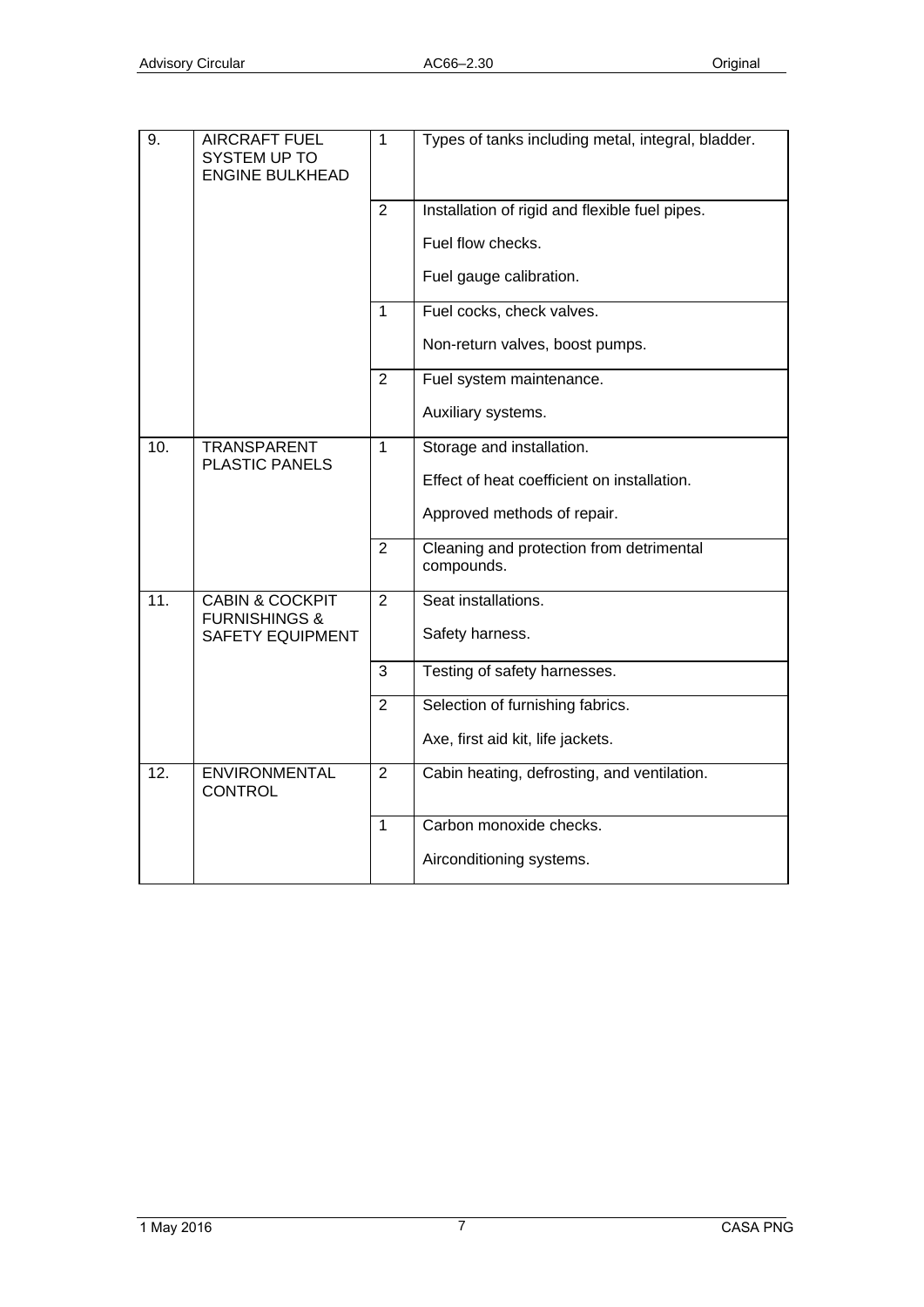| 13. | <b>ELECTRICAL</b><br><b>SYSTEMS</b> | $\overline{2}$ | Aircraft batteries.<br>Generators and charging circuits.                                                      |
|-----|-------------------------------------|----------------|---------------------------------------------------------------------------------------------------------------|
|     |                                     |                | Alternator circuits and protection.                                                                           |
|     |                                     |                | Electric pumps.                                                                                               |
|     |                                     |                | Flap motors.                                                                                                  |
|     |                                     |                | Limit switches.                                                                                               |
|     |                                     |                | Installation of wiring looms, connectors and junction<br>hoxes.                                               |
|     |                                     |                | Bonding.                                                                                                      |
|     |                                     |                | Electrical circuit drawings.                                                                                  |
|     |                                     |                | Electrical system maintenance.                                                                                |
|     |                                     |                | Troubleshooting.                                                                                              |
| 14. | <b>INSTRUMENT</b><br><b>SYSTEMS</b> | $\mathbf{1}$   | Basic flight instruments.                                                                                     |
|     |                                     |                | Engine and airframe instruments.                                                                              |
|     |                                     | 2              | Simple autopilot systems.                                                                                     |
|     |                                     | $\mathbf{1}$   | Placarding.                                                                                                   |
|     |                                     | $\overline{2}$ | Pitot static systems.                                                                                         |
|     |                                     |                | Pump and venturi vacuum systems.                                                                              |
|     |                                     | $\mathbf{1}$   | Use of common test equipment.                                                                                 |
|     |                                     | 3              | Installation and compensation of Direct and remote<br>reading compasses.                                      |
| 15. | <b>RADIO SYSTEMS</b>                | $\overline{2}$ | Antenna maintenance.                                                                                          |
|     |                                     |                | ELT and antenna installation.                                                                                 |
|     |                                     |                | Isolation of radio interference.                                                                              |
|     |                                     |                | Fabrication, installation and maintenance of wiring<br>looms and cables.                                      |
|     |                                     |                | Installation of HF and VHF communications in VFR<br>aircraft.                                                 |
| 16. | <b>ROLE EQUIPMENT</b>               | $\overline{2}$ | Dispersal systems in agricultural aircraft including:<br>hopper boxes, spray systems, and seeding<br>systems. |
|     |                                     |                | Air ambulance stretchers.                                                                                     |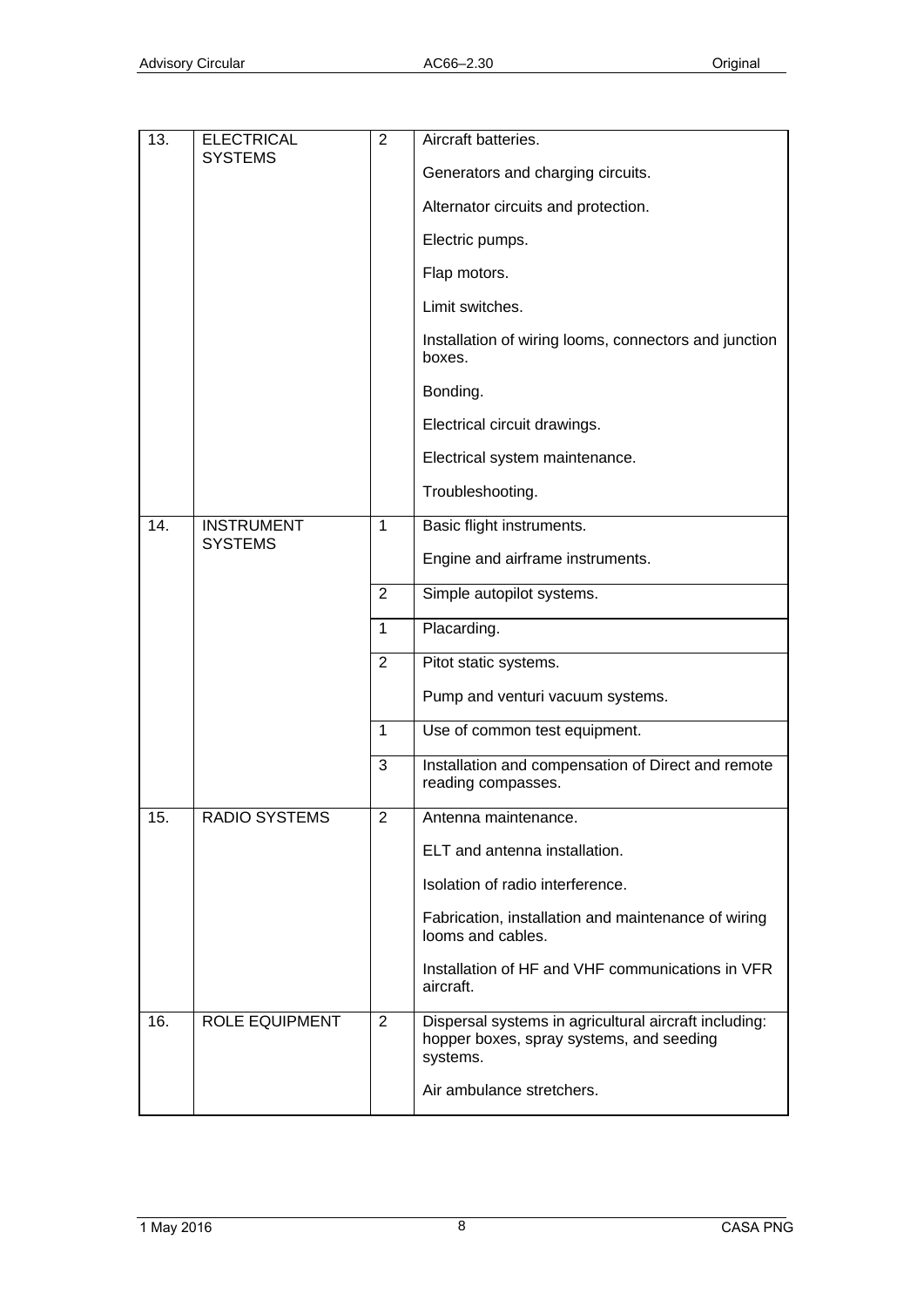## <span id="page-8-1"></span><span id="page-8-0"></span>**Subject 62 (Written) & 63 (Oral)**

### <span id="page-8-2"></span>**Aeroplanes Group 2**

### **Resource Study Material**

This resource study guide is produced to show where suitable material may be obtained. CAA is not bound to use these books for examining purposes, nor is CAA liable if these books are unavailable at commercial bookshops. You are advised that this list is a sample only. Many other titles may be equally as helpful in preparing for this examination.

### **Scope of the Subject**

| $\mathbf{1}$ . | Civil Aircraft Inspection Procedures (CAIP)                                                                                                                                |
|----------------|----------------------------------------------------------------------------------------------------------------------------------------------------------------------------|
| 2.             | FAA-EA-AC43-13-1 & 2 Aircraft Inspection and Repair                                                                                                                        |
| 3.             | EA-AC-65-9 General Handbook                                                                                                                                                |
| 4.             | EA-AC-65-15 Airframe Handbook                                                                                                                                              |
| 5.             | Maintenance or service manuals applicable to the following aircraft types may be of<br>assistance:                                                                         |
|                | Cessna 310<br>Cessna 402<br>Piper PA 31<br>Beech 58<br>$\bullet$<br>Progressive Care Manual as applicable<br>Manual applicable to the candidate's basic aircraft type<br>٠ |

| 1. | <b>AIRCRAFT</b><br><b>STRUCTURES</b> | 1 | Monocoque airframe structure.                              |
|----|--------------------------------------|---|------------------------------------------------------------|
|    |                                      | 2 | Structural inspection.                                     |
|    |                                      |   | Airframe symmetry and rigging.                             |
|    |                                      | 3 | Inspection after abnormal flight or ground<br>occurrences. |
|    |                                      | 2 | Minor repairs.                                             |
|    |                                      |   | The effects of disturbed airflow.                          |
|    |                                      |   | Corrosion control and surface finish.                      |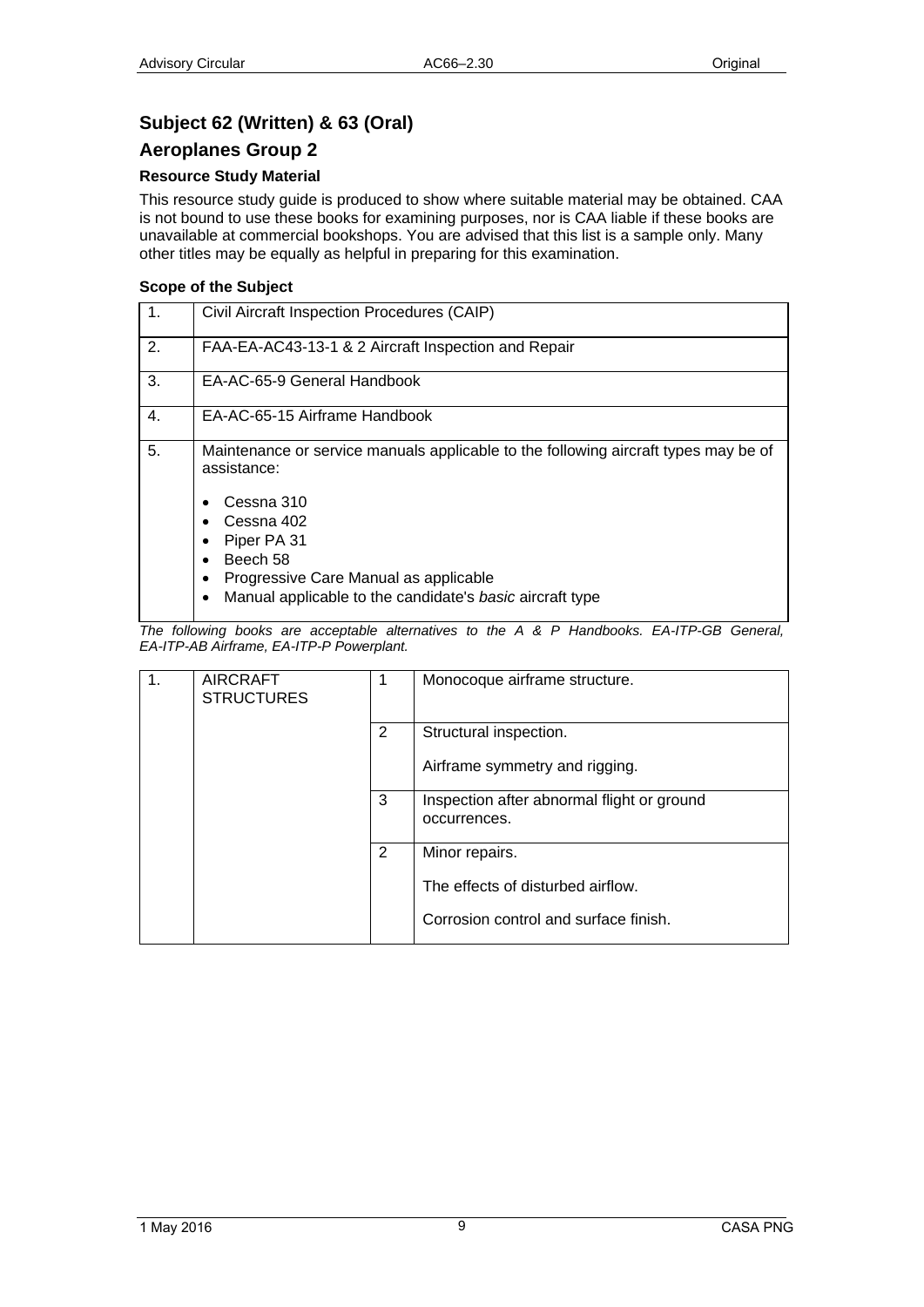| 2. | <b>STRUCTURAL</b><br><b>REPAIRS</b>                     | $\overline{2}$ | Spar cap and web repairs.<br>Fuselage stringer repairs.<br>Wing skin replacement.<br>Wing rib repairs.                                                                                                                                                                               |
|----|---------------------------------------------------------|----------------|--------------------------------------------------------------------------------------------------------------------------------------------------------------------------------------------------------------------------------------------------------------------------------------|
|    |                                                         | 2              | Replacement of special fittings for wing and landing<br>gear attachment.                                                                                                                                                                                                             |
|    |                                                         | $\overline{2}$ | Repair of metal honeycomb panels, reinforced<br>plastic honeycomb panels, FRP-skin structure,<br>plastic and polymer foam inserts and insulation.<br>Integral fuel tank repairs including specialised self-<br>sealing fasteners, sealing practices, leak testing<br>and tracing.    |
| 3. | <b>MAJOR</b><br><b>STRUCTURAL</b><br><b>INSPECTIONS</b> | $\overline{2}$ | Identification of structural defects.<br>Mass balancing of flying controls after major repair.<br>Use of special sealants and repair of sealants<br>including polysulphides, RTV silicones and<br>polyurethanes.<br>Wet assembly and faying surface sealing of<br>structural repair. |
|    |                                                         | $\overline{2}$ | Structural fatigue identification and damage repair.<br>Standard repair to tubular structures including<br>welded joints and tube replacement.<br>Windscreen and window replacement.<br>Repair of smooth skin, panels, formers, stringers,<br>longerons, leading and trailing edges. |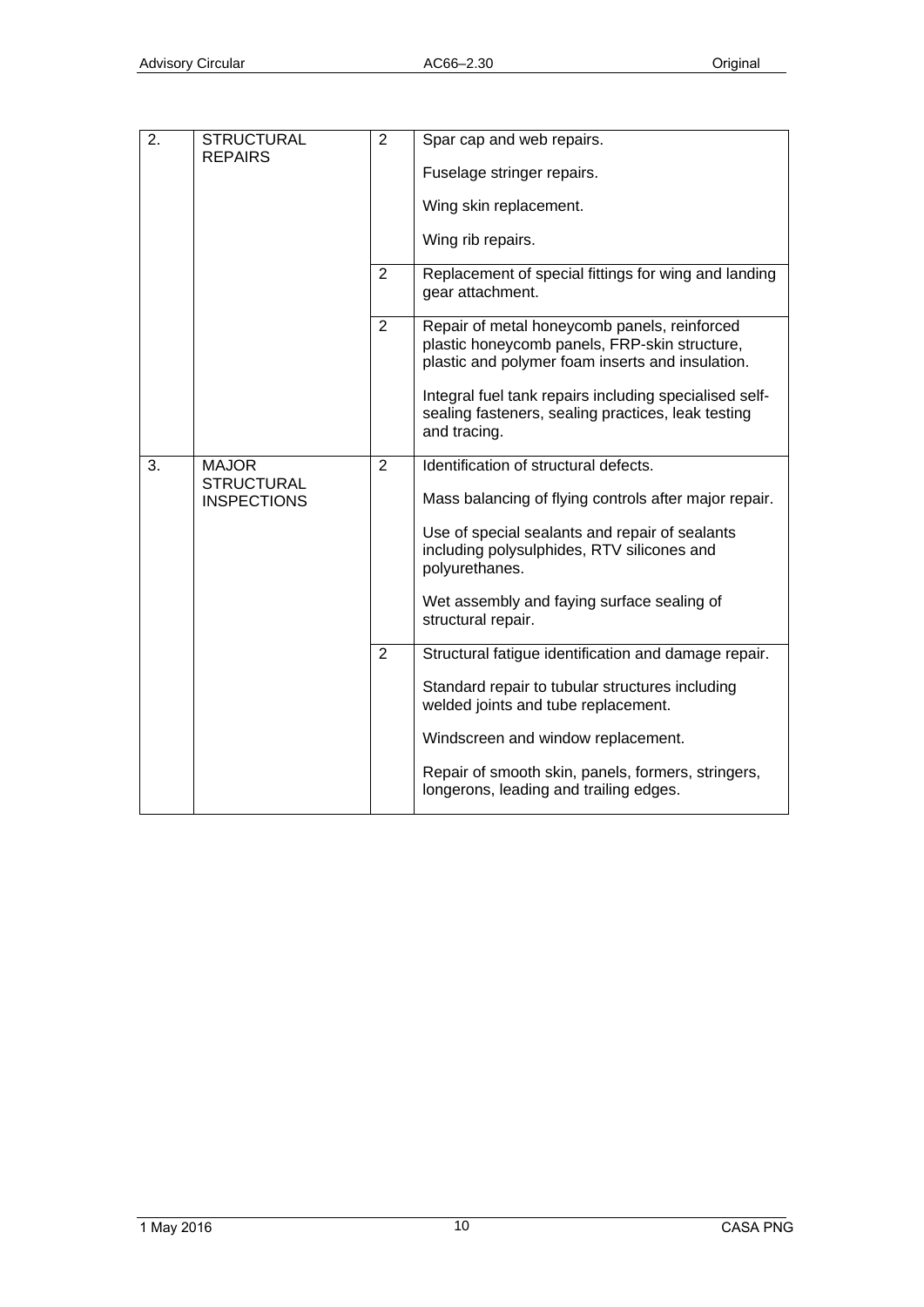| 4. | <b>OVERHAUL &amp;</b><br><b>MANUFACTURING</b><br><b>PROCESSES</b> | $\overline{2}$ | Sheet metal bending, bend allowance calculation,<br>bumping, crimping, stretching, shrinking, folding,<br>duplication of patterns, joggling, rivet layout, rivet<br>installation, rivet defects, rivet identification, and<br>rivet removal.<br>Blind fasteners: blind friction locked and blind<br>mechanically locked types.<br>High strength fasteners: Hi-Shear rivets, Hi-Lok<br>pins, Lockbolts, Jo-Bolts, Taperlock pins. |
|----|-------------------------------------------------------------------|----------------|----------------------------------------------------------------------------------------------------------------------------------------------------------------------------------------------------------------------------------------------------------------------------------------------------------------------------------------------------------------------------------------------------------------------------------|
|    |                                                                   | 3              | Inspection and installation of critical bolted joints.                                                                                                                                                                                                                                                                                                                                                                           |
|    |                                                                   | $\overline{2}$ | Heat treatment of aluminium alloys.                                                                                                                                                                                                                                                                                                                                                                                              |
|    |                                                                   |                | Selection of alternative materials.                                                                                                                                                                                                                                                                                                                                                                                              |
|    |                                                                   |                | Machining, milling, drilling turning, grinding, boring,<br>spark erosion, shaping, sawing, shearing.                                                                                                                                                                                                                                                                                                                             |
|    |                                                                   |                | Jigging, trestling, structural alignment and levelling.                                                                                                                                                                                                                                                                                                                                                                          |
| 5. | <b>SPECIAL</b><br><b>INSPECTIONS</b>                              | 3              | Heavy landings, severe turbulence, lightning<br>strikes, taxiing damage, internal fire or explosion<br>damage                                                                                                                                                                                                                                                                                                                    |
| 6. | <b>CONTROL</b><br><b>SURFACES &amp;</b><br><b>SYSTEMS</b>         | $\mathbf{1}$   | Control system components.                                                                                                                                                                                                                                                                                                                                                                                                       |
|    |                                                                   | $\overline{2}$ | Systematic correction of flying control faults.                                                                                                                                                                                                                                                                                                                                                                                  |
|    |                                                                   | 3              | Installation and inspection of flying controls.                                                                                                                                                                                                                                                                                                                                                                                  |
|    |                                                                   |                | Repair and balancing.                                                                                                                                                                                                                                                                                                                                                                                                            |
| 7. | <b>HYDRAULIC</b><br><b>SYSTEMS</b>                                | $\overline{2}$ | Components of hydraulic systems.                                                                                                                                                                                                                                                                                                                                                                                                 |
|    |                                                                   |                | Installation of rigid and flexible lines.                                                                                                                                                                                                                                                                                                                                                                                        |
|    |                                                                   |                | Hydraulic system maintenance.                                                                                                                                                                                                                                                                                                                                                                                                    |
|    |                                                                   |                | Hydraulic fluid identification.                                                                                                                                                                                                                                                                                                                                                                                                  |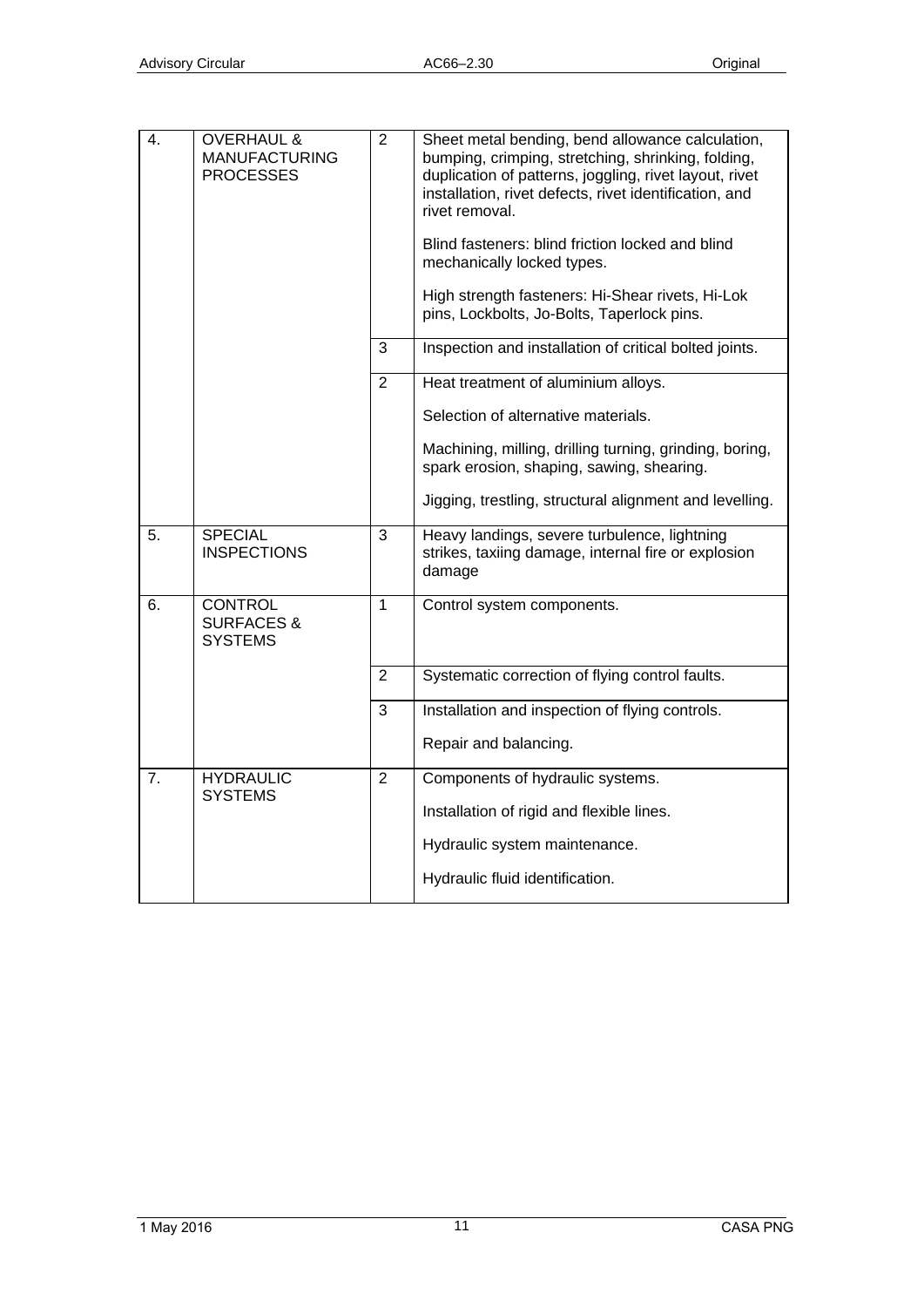| 8.                | <b>LANDING GEAR</b>                                                | $\overline{2}$ | Types of landing gear including oleo, rubber,<br>springs and liquid spring. |
|-------------------|--------------------------------------------------------------------|----------------|-----------------------------------------------------------------------------|
|                   |                                                                    |                | Retraction systems: electrical, hydraulic and<br>compound.                  |
|                   |                                                                    |                | Emergency extension systems.                                                |
|                   |                                                                    |                | Safety systems.                                                             |
|                   |                                                                    |                | Gear position indicator systems.                                            |
|                   |                                                                    |                | Wheels.                                                                     |
|                   |                                                                    |                | Brakes.                                                                     |
|                   |                                                                    |                | Balancing of wheel assemblies.                                              |
|                   |                                                                    |                | Landing gear maintenance.                                                   |
| 9.                | <b>PNEUMATIC</b><br><b>SYSTEMS</b>                                 | $\mathbf{1}$   | Types of compressors.                                                       |
|                   |                                                                    |                | Air bottles, relief valves, check valves.                                   |
|                   |                                                                    | $\overline{2}$ | Filters, restrictors, selectors, and actuators.                             |
|                   |                                                                    |                | Pneumatic system maintenance.                                               |
| 10.               | <b>AIRCRAFT FUEL</b><br>SYSTEM UP TO THE<br><b>ENGINE BULKHEAD</b> | $\mathbf{1}$   | Types of tanks including metal, integral, bladder.                          |
|                   |                                                                    |                |                                                                             |
|                   |                                                                    | $\overline{2}$ | Installation of rigid and flexible fuel pipes.                              |
|                   |                                                                    |                | Fuel flow checks.                                                           |
|                   |                                                                    |                | Fuel gauge calibration.                                                     |
|                   |                                                                    | 1              | Fuel cocks, check valves.                                                   |
|                   |                                                                    |                | Non-return valves, boost pumps.                                             |
|                   |                                                                    | $\overline{2}$ | Fuel system maintenance.                                                    |
|                   |                                                                    |                | Auxiliary systems.                                                          |
| $\overline{11}$ . | <b>DE-ICING &amp; ANTI-</b>                                        | $\overline{2}$ | Pneumatic.                                                                  |
|                   | <b>ICING</b>                                                       |                | Electrical.                                                                 |
|                   |                                                                    | $\mathbf{1}$   | Heated air.                                                                 |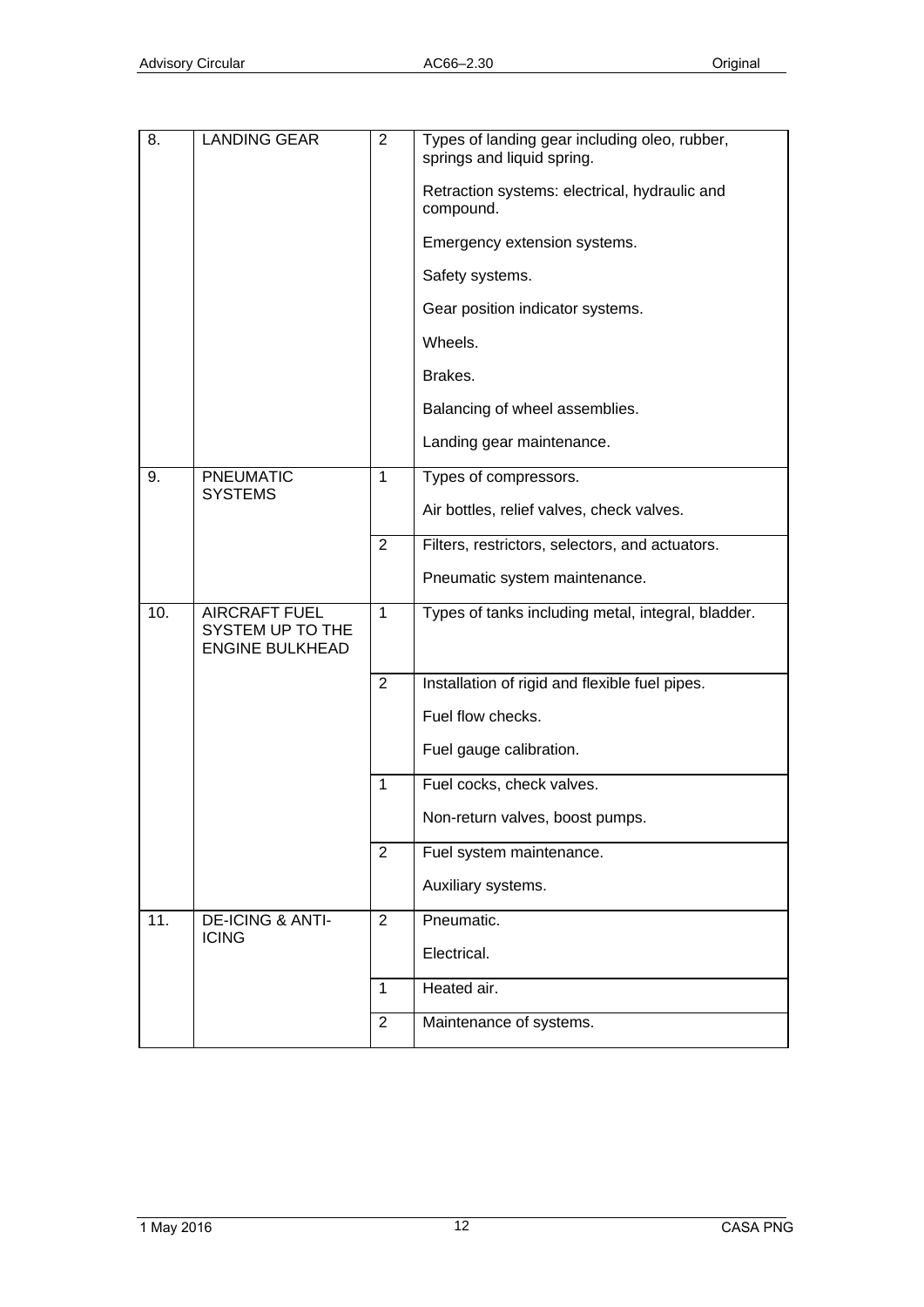| 12. | <b>FIRE PROTECTION</b><br><b>SYSTEM</b>                | $\mathbf 1$    | Thermal switch system.                                             |
|-----|--------------------------------------------------------|----------------|--------------------------------------------------------------------|
|     |                                                        |                | Thermocouple system.                                               |
|     |                                                        |                | Continuous loop.                                                   |
|     |                                                        | 2              | Maintenance.                                                       |
| 13. | <b>TRANSPARENT</b><br><b>PLASTIC PANELS</b>            | $\mathbf{1}$   | Storage and installation.                                          |
|     |                                                        |                | Effect of heat coefficient on installation.                        |
|     |                                                        |                | Approved methods of repair.                                        |
|     |                                                        | 2              | Cleaning and protection from detrimental<br>compounds.             |
| 14. | <b>CABIN &amp; COCKPIT</b><br><b>FURNISHINGS &amp;</b> | $\overline{2}$ | Seat installations.                                                |
|     | <b>SAFETY EQUIPMENT</b>                                |                | Safety harness.                                                    |
|     |                                                        | 3              | Testing of safety harnesses.                                       |
|     |                                                        | 2              | Selection of furnishing fabrics.                                   |
|     |                                                        |                | Axe, first aid kit, life jackets.                                  |
| 15. | <b>ENVIRONMENTAL</b><br><b>CONTROL</b>                 | $\overline{2}$ | Cabin heating, defrosting, and ventilation.<br>Combustion heaters. |
|     |                                                        | $\mathbf 1$    | Carbon monoxide checks.                                            |
|     |                                                        |                | Air conditioning systems.                                          |
| 16. | <b>ELECTRICAL</b><br><b>SYSTEMS</b>                    | $\overline{2}$ | Aircraft batteries.                                                |
|     |                                                        |                | Generators and charging circuits.                                  |
|     |                                                        |                | Alternators, circuits and protection.                              |
|     |                                                        |                | Electric pumps.                                                    |
|     |                                                        |                | Flap motors.                                                       |
|     |                                                        |                | Limit switches.                                                    |
|     |                                                        |                | Installation of wiring looms, connectors and junction<br>boxes.    |
|     |                                                        |                | Bonding.                                                           |
|     |                                                        |                | Electrical circuit drawings.                                       |
|     |                                                        |                | Electrical system maintenance.                                     |
|     |                                                        |                | Troubleshooting.                                                   |
|     |                                                        |                |                                                                    |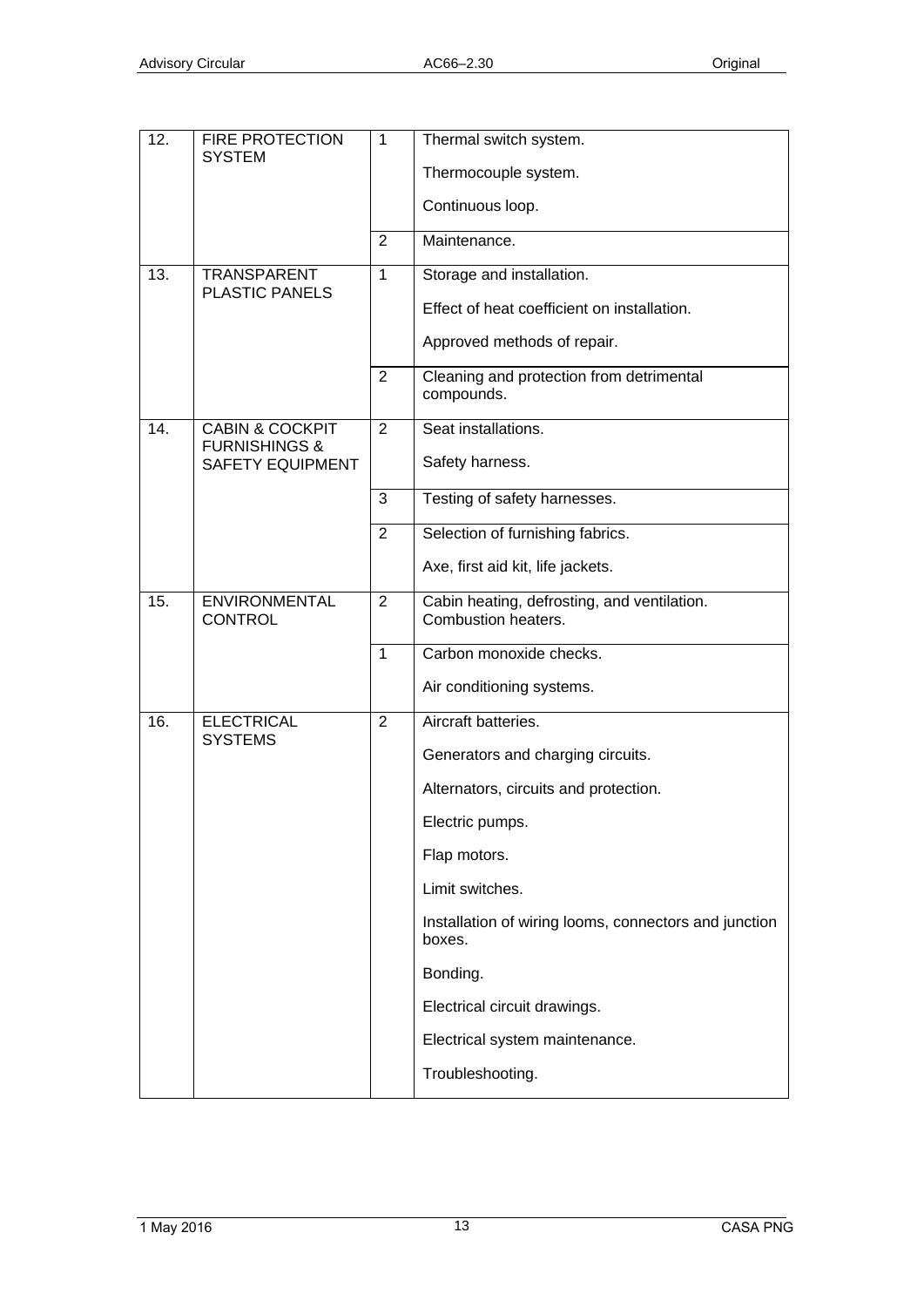| 17. | <b>INSTRUMENT</b><br><b>SYSTEMS</b> | 1              | Basic flight instruments.                                                                                 |
|-----|-------------------------------------|----------------|-----------------------------------------------------------------------------------------------------------|
|     |                                     |                | Engine and airframe instruments.                                                                          |
|     |                                     | $\overline{2}$ | Simple autopilot systems.                                                                                 |
|     |                                     | $\mathbf{1}$   | Placarding.                                                                                               |
|     |                                     | 2              | Pitot & static systems.                                                                                   |
|     |                                     |                | Pump and venturi vacuum systems.                                                                          |
|     |                                     | 1              | Use of common test equipment.                                                                             |
|     |                                     | 3              | Installation and compensation of direct- and<br>remote-reading compasses.                                 |
| 18. | <b>RADIO SYSTEMS</b>                | 2              | Antenna maintenance.                                                                                      |
|     |                                     |                | ELT and antenna installation.                                                                             |
|     |                                     |                | Isolation of radio interference.                                                                          |
|     |                                     |                | Fabrication, installation and maintenance of wiring<br>looms and cables.                                  |
|     |                                     |                | Installation of HF and VHF communications in VFR<br>aircraft.                                             |
| 19. | <b>ROLE EQUIPMENT</b>               | $\overline{2}$ | Dispersal systems in agricultural aircraft including:<br>hopper boxes, spray systems and seeding systems. |
|     |                                     |                | Air ambulance stretchers.                                                                                 |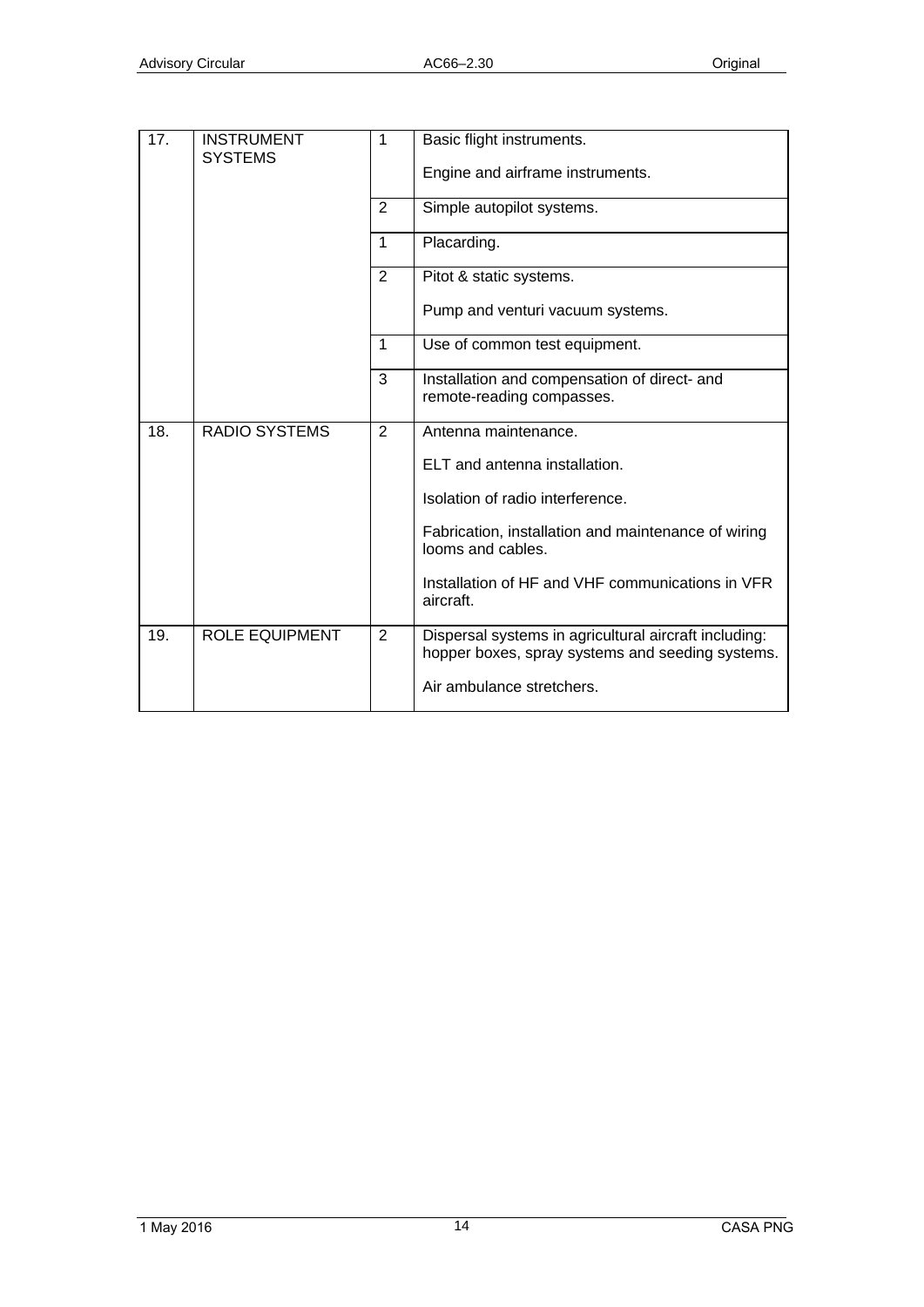## <span id="page-14-1"></span><span id="page-14-0"></span>**Subject 64 (Written) & 65 (Oral)**

### <span id="page-14-2"></span>**Aeroplanes Group 3**

### **Resource Study Material**

This resource study guide is produced to show where suitable material may be obtained. CAA is not bound to use these books for examining purposes, nor is CAA liable if these books are unavailable at commercial bookshops. You are advised that this list is a sample only. Many other titles may be equally as helpful in preparing for this examination.

### **Scope of the Subject**

|    | Civil Aircraft Inspection Procedures (CAIP)       |
|----|---------------------------------------------------|
| 2. | FAA-EA-AC43-13-1&2 Aircraft Inspection and Repair |
| 3. | EA-ADF-1 Aircraft Fabric Covering                 |
| 4. | EA-AP-1 Aircraft Painting & Finishing             |
| 5. | Manuals for the aircraft of your choice           |

| 1. | <b>AIRCRAFT</b><br><b>STRUCTURES</b>                      | $\overline{2}$ | Description of Structure including: semi-<br>monocoque, wire braced, girder braced and welded<br>tube. |
|----|-----------------------------------------------------------|----------------|--------------------------------------------------------------------------------------------------------|
|    |                                                           | 2              | Airframe symmetry and rigging.                                                                         |
|    |                                                           | 3              | Inspection after abnormal flight or ground<br>occurrences.                                             |
|    |                                                           | $\overline{2}$ | Minor repairs.                                                                                         |
|    |                                                           |                | The effects of disturbed airflow.                                                                      |
|    |                                                           |                | Corrosion control.                                                                                     |
| 2. | <b>CONTROL</b><br><b>SURFACES &amp;</b><br><b>SYSTEMS</b> | 1              | Control system components.                                                                             |
|    |                                                           | 2              | Systematic correction of flying control faults.                                                        |
|    |                                                           | 3              | Installation and inspection of flying controls.                                                        |
|    |                                                           | 2              | Repair and balancing.                                                                                  |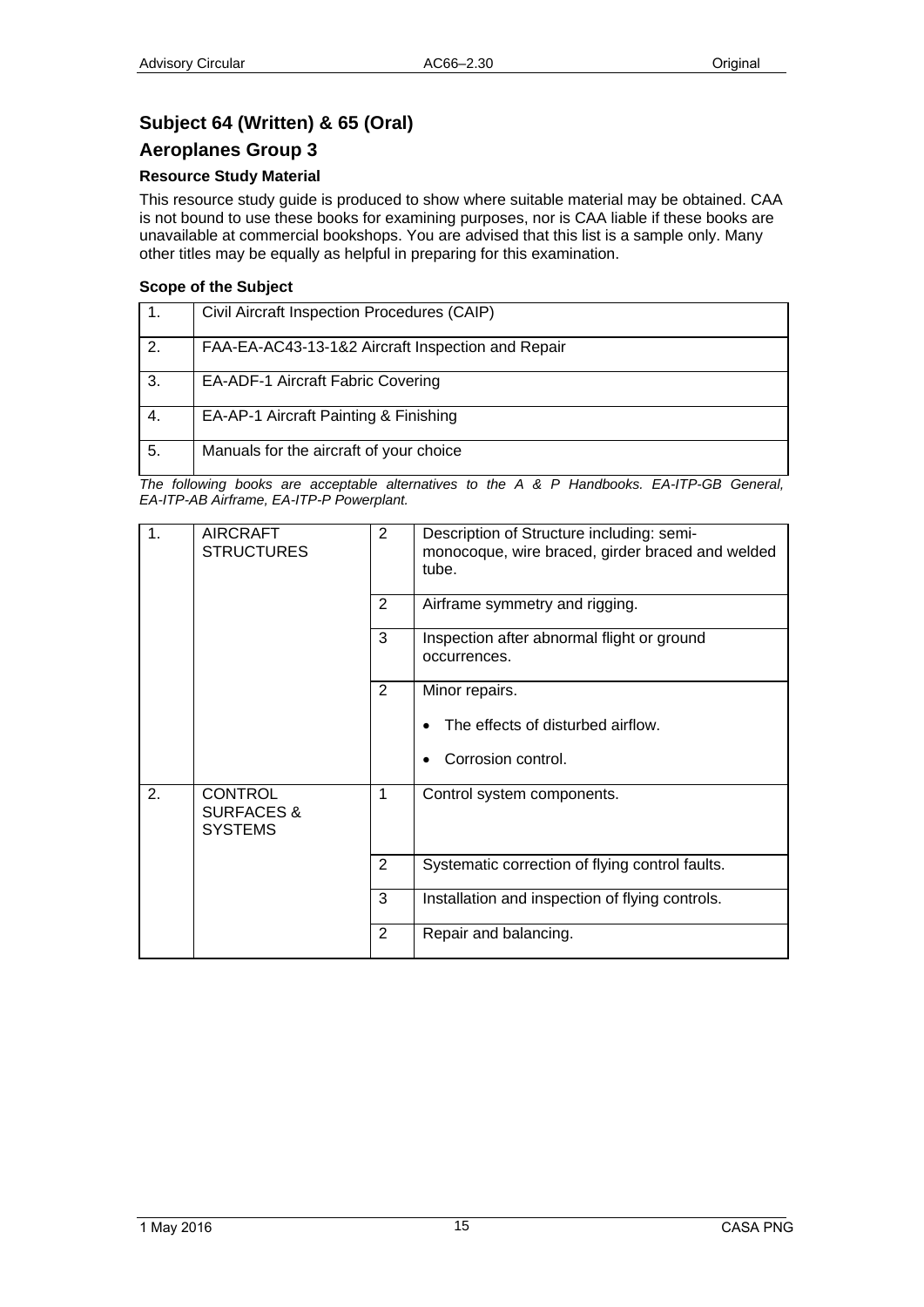| $\overline{3}$ . | <b>LANDING GEAR</b>                                            | $\overline{1}$ | Types of landing gear including: oleo, rubber, flat or<br>tubular spring, and fibre glass. |
|------------------|----------------------------------------------------------------|----------------|--------------------------------------------------------------------------------------------|
|                  |                                                                | $\overline{2}$ | Wheels.                                                                                    |
|                  |                                                                |                | Brake systems.                                                                             |
|                  |                                                                |                | Balancing of wheel assemblies.                                                             |
|                  |                                                                |                | Landing gear maintenance.                                                                  |
| $\overline{4}$ . | <b>AIRCRAFT FUEL</b><br>SYSTEM UP TO<br><b>ENGINE BULKHEAD</b> | $\mathbf{1}$   | Metal fuel tanks.                                                                          |
|                  |                                                                | $\overline{2}$ | Installation of rigid and flexible fuel tanks.                                             |
|                  |                                                                |                | Fuel flow checks.                                                                          |
|                  |                                                                |                | Fuel gauge calibration.                                                                    |
|                  |                                                                | $\mathbf{1}$   | Non-return valves, boost pumps.                                                            |
|                  |                                                                | $\overline{2}$ | Fuel system maintenance.                                                                   |
|                  |                                                                |                | Auxiliary systems.                                                                         |
| 5.               | <b>MAINTENANCE OF</b><br><b>ASSEMBLIES</b>                     | $\mathbf 1$    | Types of wood and their properties.                                                        |
|                  |                                                                | $\overline{2}$ | Permissible and non-permissible defects.                                                   |
|                  |                                                                |                | Storage of wood.                                                                           |
|                  |                                                                |                | Moisture content and control.                                                              |
|                  |                                                                |                | Glue types and properties.                                                                 |
|                  |                                                                |                | Glueing procedures.                                                                        |
|                  |                                                                |                | Glue deterioration.                                                                        |
|                  |                                                                |                | Water penetration.                                                                         |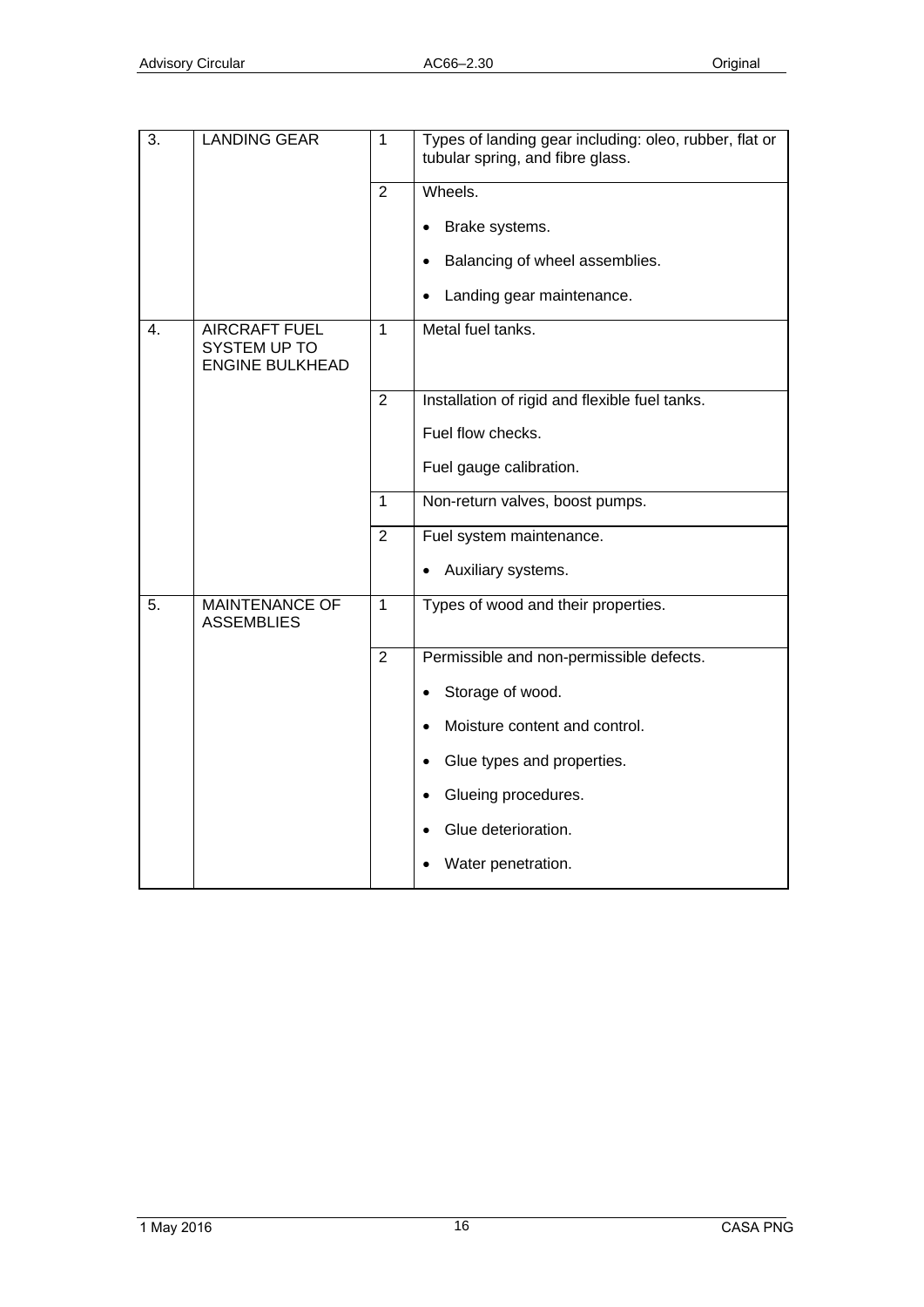| 6.  | <b>TUBULAR STEEL</b><br><b>ASSEMBLIES</b>              | 1              | Material selection and identification.                 |
|-----|--------------------------------------------------------|----------------|--------------------------------------------------------|
|     |                                                        | $\overline{2}$ | Tubular steel fabrication.                             |
|     |                                                        |                | Jigging techniques.                                    |
|     |                                                        |                | Fatigue and stress identification.                     |
|     |                                                        |                | Corrosion control.                                     |
|     |                                                        |                | Minor repairs.                                         |
| 7.  | <b>FABRICS</b>                                         | 1              | Fabric types and properties.                           |
|     |                                                        | $\overline{2}$ | Fabric repair technique.                               |
|     |                                                        | $\mathbf{3}$   | Fabric condition assessment.                           |
| 8.  | <b>DOPING</b>                                          | $\mathbf{1}$   | Dope types, properties and uses.                       |
|     |                                                        | $\overline{2}$ | Doping procedures and precautions.                     |
|     |                                                        |                | Storage of dopes.                                      |
| 9.  | TRANSPARENT<br><b>PLASTIC PANELS</b>                   | 1              | Storage and installation.                              |
|     |                                                        |                | Approved methods of repair.                            |
|     |                                                        | $\overline{2}$ | Cleaning and protection from detrimental<br>compounds. |
| 10. | <b>CABIN &amp; COCKPIT</b><br><b>FURNISHINGS &amp;</b> | $\overline{2}$ | Seat installations.                                    |
|     | <b>SAFETY EQUIPMENT</b>                                |                | Safety harness.                                        |
|     |                                                        | 3              | Testing of safety harnesses.                           |
|     |                                                        | $\overline{2}$ | Selection of furnishing fabrics.                       |
|     |                                                        |                | Axe, first aid kit, life jackets.                      |
| 11. | <b>ENVIRONMENTAL</b><br><b>CONTROL</b>                 | 2              | Cabin heating, defrosting and ventilation.             |
|     |                                                        | $\mathbf{1}$   | Carbon monoxide checks.                                |
|     |                                                        |                | Air conditioning systems.                              |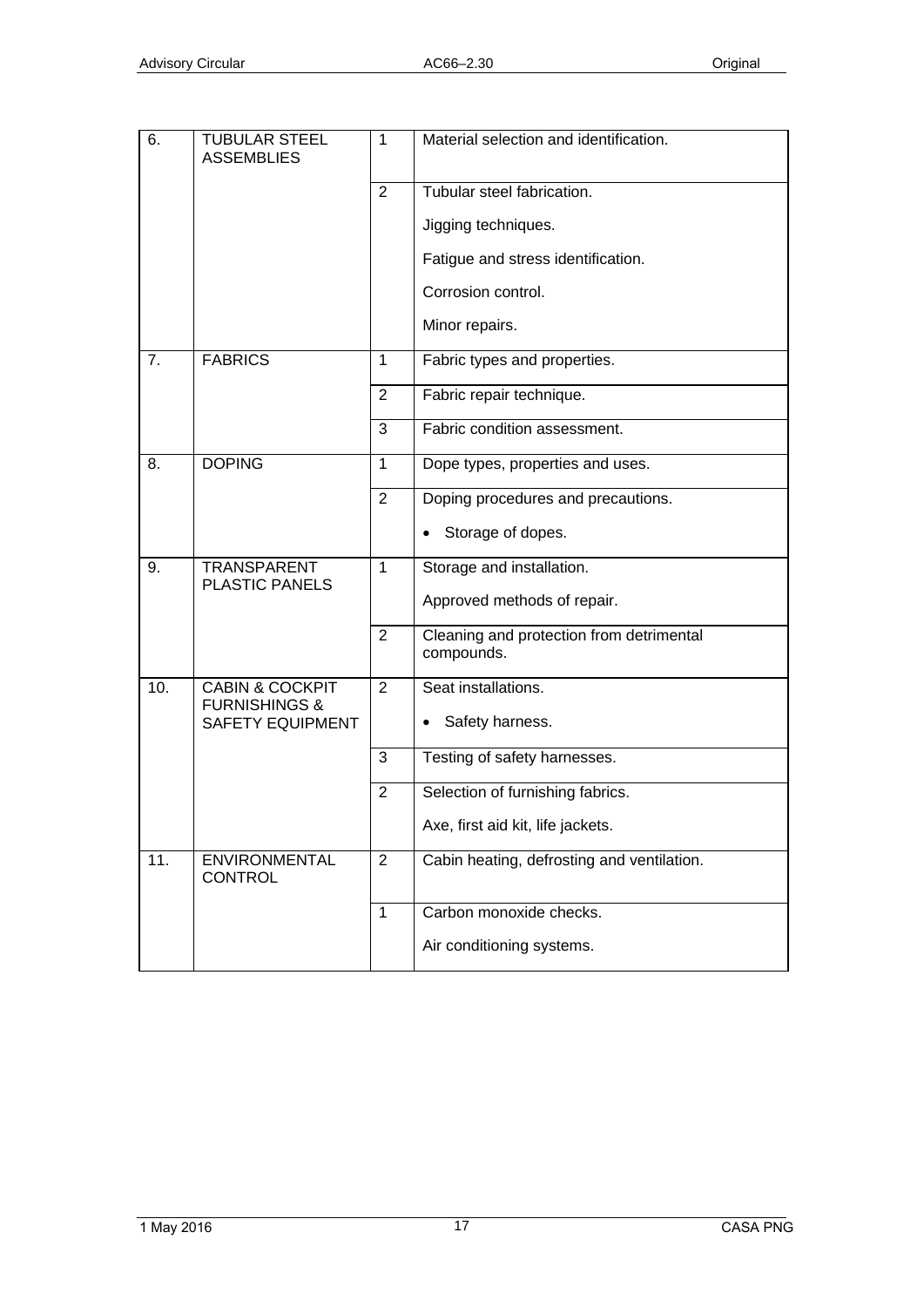| 12. | <b>ELECTRICAL</b><br><b>SYSTEMS</b> | $\overline{2}$                                     | Aircraft batteries.<br>Generators and charging circuits.<br>Alternators circuits and protection.<br>Electric pumps.<br>Installation of wiring looms, connectors, and<br>junction boxes.<br>Bonding.<br>Electrical circuit drawings.<br>Electrical system maintenance.<br>Troubleshooting. |
|-----|-------------------------------------|----------------------------------------------------|-------------------------------------------------------------------------------------------------------------------------------------------------------------------------------------------------------------------------------------------------------------------------------------------|
| 13. | <b>INSTRUMENT</b><br><b>SYSTEMS</b> | $\overline{1}$<br>$\overline{2}$<br>$\overline{1}$ | Basic flight instruments.<br>Engine and airframe instruments.<br>٠<br>Placarding.<br>Pitot static systems.<br>Venturi vacuum systems.<br>Use of common test equipment.                                                                                                                    |
|     |                                     | 3                                                  | Installation and compensation of Direct reading<br>compasses.                                                                                                                                                                                                                             |
| 14. | <b>RADIO SYSTEMS</b>                | $\overline{2}$                                     | Antenna maintenance.<br>ELT and antenna installation.<br>Isolation of radio interference.<br>Fabrication, installation and maintenance of wiring<br>looms and cables.<br>Installation and VHF communications in VFR<br>aircraft.                                                          |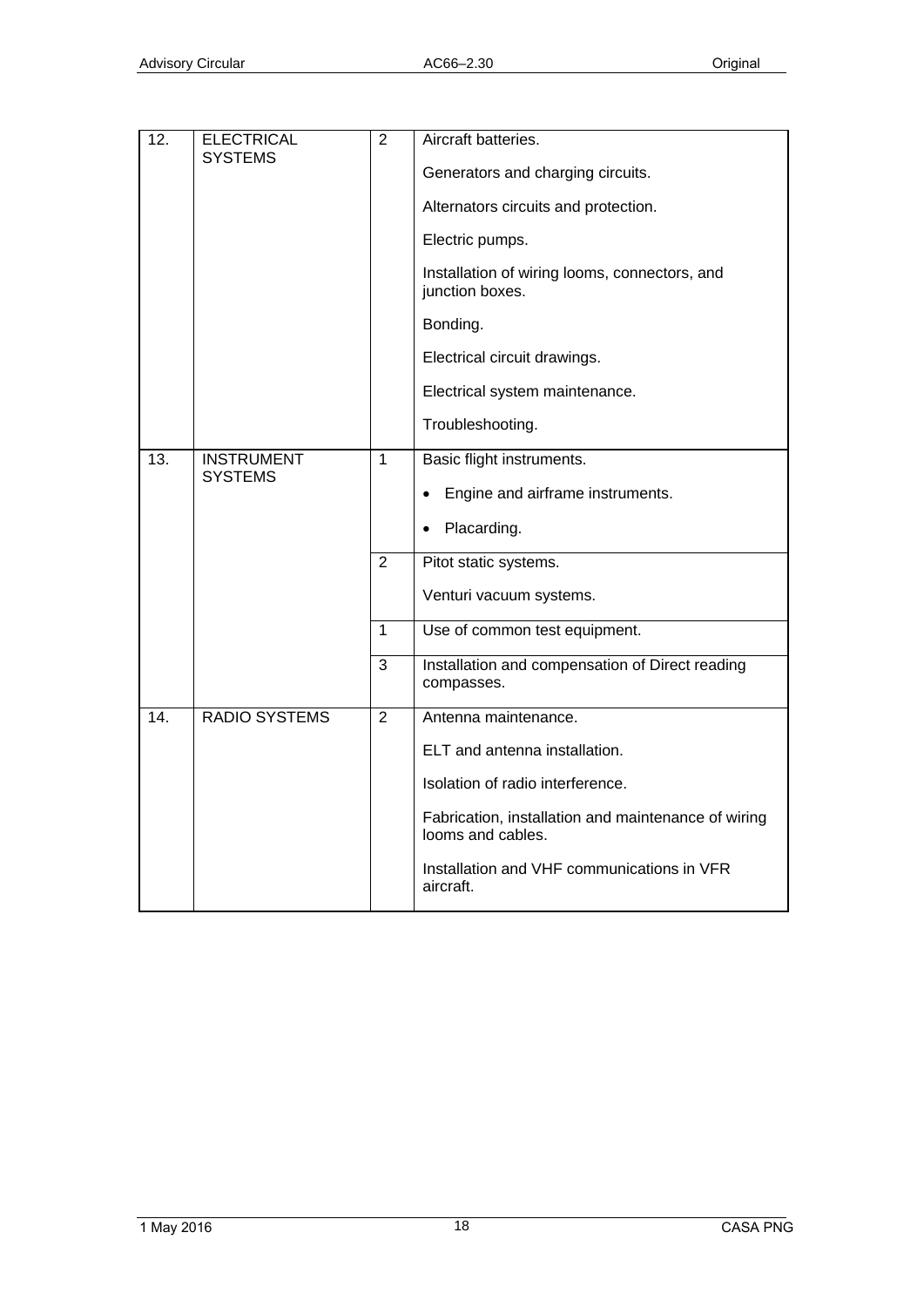## <span id="page-18-1"></span><span id="page-18-0"></span>**Subject 66 (Written) & 67 (Oral)**

### <span id="page-18-2"></span>**Aeroplanes Group 4**

### **Resource Study Material**

This resource study guide is produced to show where suitable material may be obtained. CAA is not bound to use these books for examining purposes, nor is CAA liable if these books are unavailable at commercial bookshops. You are advised that this list is a sample only. Many other titles may be equally as helpful in preparing for this examination.

### **Scope of the Subject**

| Civil Aircraft Inspection Procedures (UK CAIP)                   |
|------------------------------------------------------------------|
| Maintenance or repair manual for the candidate's basic aeroplane |

| 1. | FRP AIRCRAFT<br><b>STRUCTURES</b>                         | $\mathbf{1}$   | FRP airframe structure.                                    |
|----|-----------------------------------------------------------|----------------|------------------------------------------------------------|
|    |                                                           | $\overline{2}$ | Structural inspection.                                     |
|    |                                                           |                | Airframe symmetry and rigging.                             |
|    |                                                           | 3              | Inspection after abnormal flight or ground<br>occurrences. |
|    |                                                           | $\overline{2}$ | Minor FRP repairs and repair schemes.                      |
|    |                                                           |                | The effects of disturbed airflow.                          |
|    |                                                           |                | Surface finishes.                                          |
| 2. | <b>FRP MATERIALS</b>                                      | $\mathbf{1}$   | Properties of FRP materials.                               |
|    |                                                           | 2              | Storage of materials.                                      |
|    |                                                           | 3              | Safety precautions.                                        |
|    |                                                           |                | Identification of material defects.                        |
|    |                                                           | $\overline{2}$ | Inspection techniques.                                     |
| 3. | <b>CONTROL</b><br><b>SURFACES &amp;</b><br><b>SYSTEMS</b> | $\overline{1}$ | Control system components.                                 |
|    |                                                           | 2              | Systematic correction of flying control faults.            |
|    |                                                           | 3              | Installation and inspection of flying controls.            |
|    |                                                           | $\overline{2}$ | Repair and balancing.                                      |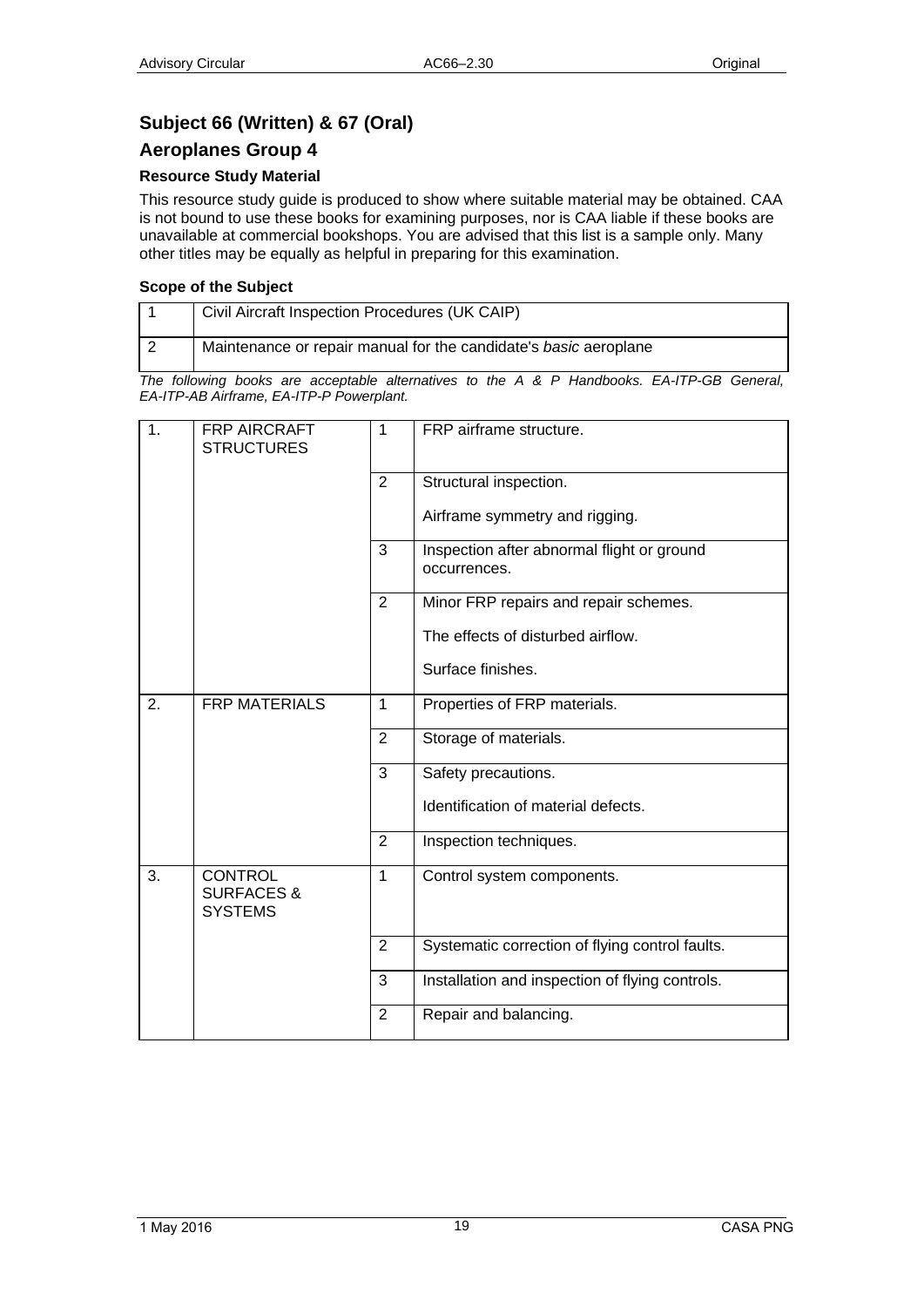| 4.             | <b>HYDRAULIC</b><br><b>SYSTEMS</b>                             | $\mathbf{1}$   | Components of simple hydraulic systems.                |
|----------------|----------------------------------------------------------------|----------------|--------------------------------------------------------|
|                |                                                                | 2              | Installation of rigid and flexible lines.              |
|                |                                                                |                | Hydraulic system maintenance.                          |
| 5.             | <b>LANDING GEAR</b>                                            | $\mathbf{1}$   | Oleo landing gear construction.                        |
|                |                                                                | $\overline{2}$ | Wheels.                                                |
|                |                                                                |                | Brakes.                                                |
|                |                                                                |                | Balancing of wheel assemblies.                         |
|                |                                                                |                | Landing gear maintenance.                              |
| 6.             | <b>AIRCRAFT FUEL</b><br>SYSTEM UP TO<br><b>ENGINE BULKHEAD</b> | $\mathbf{1}$   | Fuel tanks.                                            |
|                |                                                                | $\overline{2}$ | Installation of rigid and flexible fuel pipes.         |
|                |                                                                |                | Fuel flow checks.                                      |
|                |                                                                |                | Fuel gauge calibration                                 |
|                |                                                                | $\mathbf{1}$   | Fuel cocks, check valves.                              |
|                |                                                                |                | Non-return valves, boost pumps.                        |
|                |                                                                | 2              | Fuel system maintenance.                               |
|                |                                                                |                | Auxiliary systems.                                     |
| 7 <sub>1</sub> | <b>TRANSPARENT</b><br><b>PLASTIC PANELS</b>                    | $\mathbf{1}$   | Storage and installation.                              |
|                |                                                                |                | Effect of heat coefficient on installation.            |
|                |                                                                |                | Approved methods of repair.                            |
|                |                                                                | $\overline{2}$ | Cleaning and protection from detrimental<br>compounds. |
| 8.             | <b>CABIN &amp; COCKPIT</b><br><b>FURNISHINGS &amp;</b>         | 2              | Seat installations.                                    |
|                | <b>SAFETY EQUIPMENT</b>                                        |                | Safety harness.                                        |
|                |                                                                | 3              | Testing of safety harnesses.                           |
|                |                                                                | $\overline{2}$ | Selection of furnishing fabrics.                       |
|                |                                                                |                | Axe, first aid kit, life jackets.                      |
|                |                                                                |                |                                                        |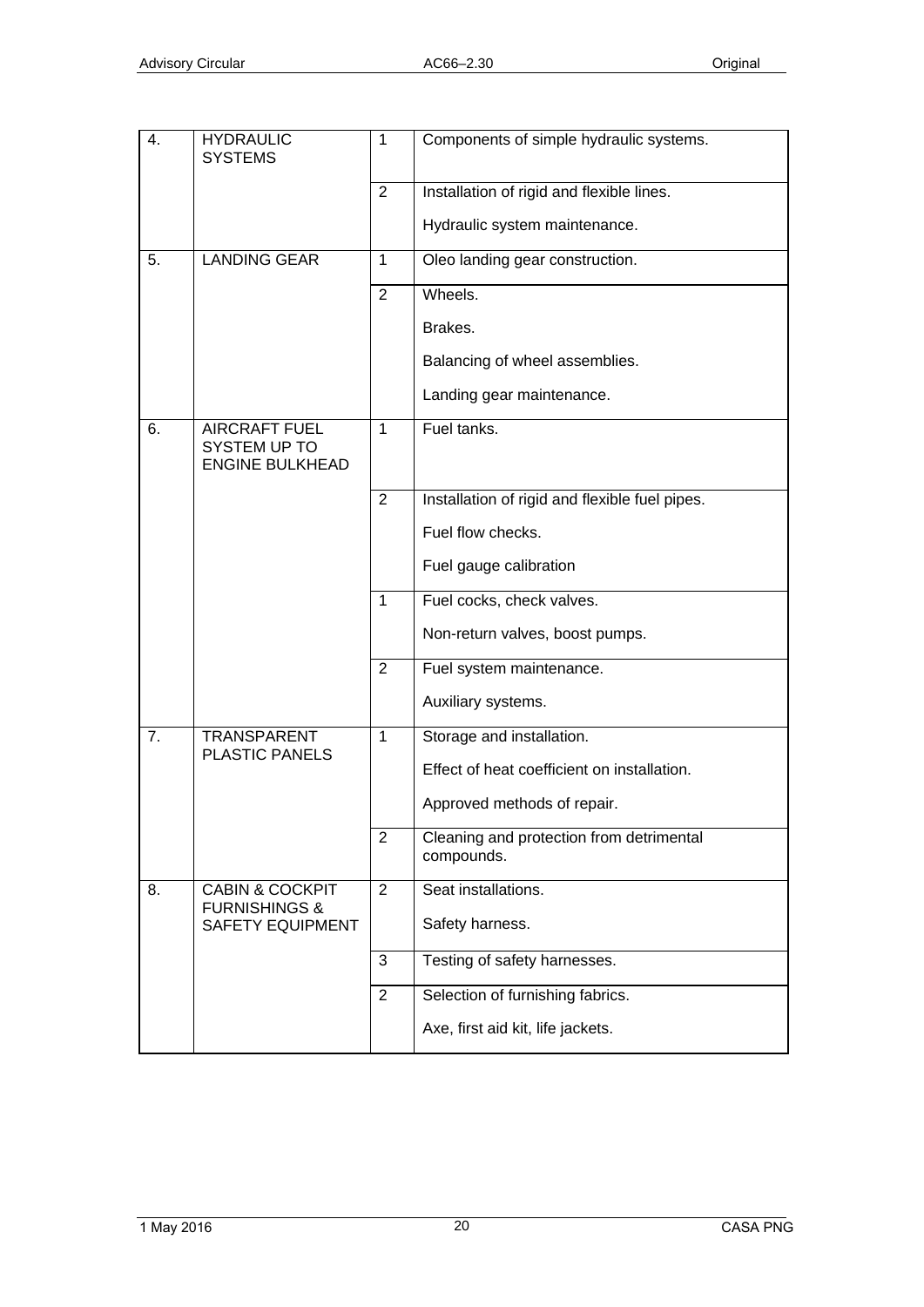| 9.  | <b>ENVIRONMENTAL</b><br><b>CONTROL</b> | $\overline{2}$          | Cabin heating, defrosting and ventilation.                               |
|-----|----------------------------------------|-------------------------|--------------------------------------------------------------------------|
| 10. | <b>ELECTRICAL</b><br><b>SYSTEMS</b>    | $\overline{2}$          | Aircraft batteries.                                                      |
|     |                                        |                         | Alternator circuits and protection.                                      |
|     |                                        |                         | Electric pumps.                                                          |
|     |                                        |                         | Flap motors.                                                             |
|     |                                        |                         | Limit switches.                                                          |
|     |                                        |                         | Installation of wiring looms, connectors and junction<br>boxes.          |
|     |                                        |                         | Bonding.                                                                 |
|     |                                        |                         | Electrical circuit drawings.                                             |
|     |                                        |                         | Electrical system maintenance.                                           |
|     |                                        |                         | Troubleshooting.                                                         |
| 11. | <b>INSTRUMENT</b><br><b>SYSTEMS</b>    | $\mathbf{1}$            | Basic flight instruments.                                                |
|     |                                        | $\overline{2}$          | Engine and airframe instruments.                                         |
|     |                                        | $\mathbf{1}$            | Placarding.                                                              |
|     |                                        | 2                       | Pitot static systems.                                                    |
|     |                                        |                         | Vacuum systems.                                                          |
|     |                                        | $\mathbf 1$             | Use of common test equipment.                                            |
|     |                                        | 3                       | Installation and compensation of direct reading<br>compasses.            |
| 12. | RADIO SYSTEMS                          | $\overline{\mathbf{c}}$ | Antenna maintenance.                                                     |
|     |                                        |                         | ELT and antenna installation.                                            |
|     |                                        |                         | Isolation of radio interference.                                         |
|     |                                        |                         | Fabrication, installation and maintenance of wiring<br>looms and cables. |
|     |                                        |                         | Installation and VHF communications in VFR<br>aircraft.                  |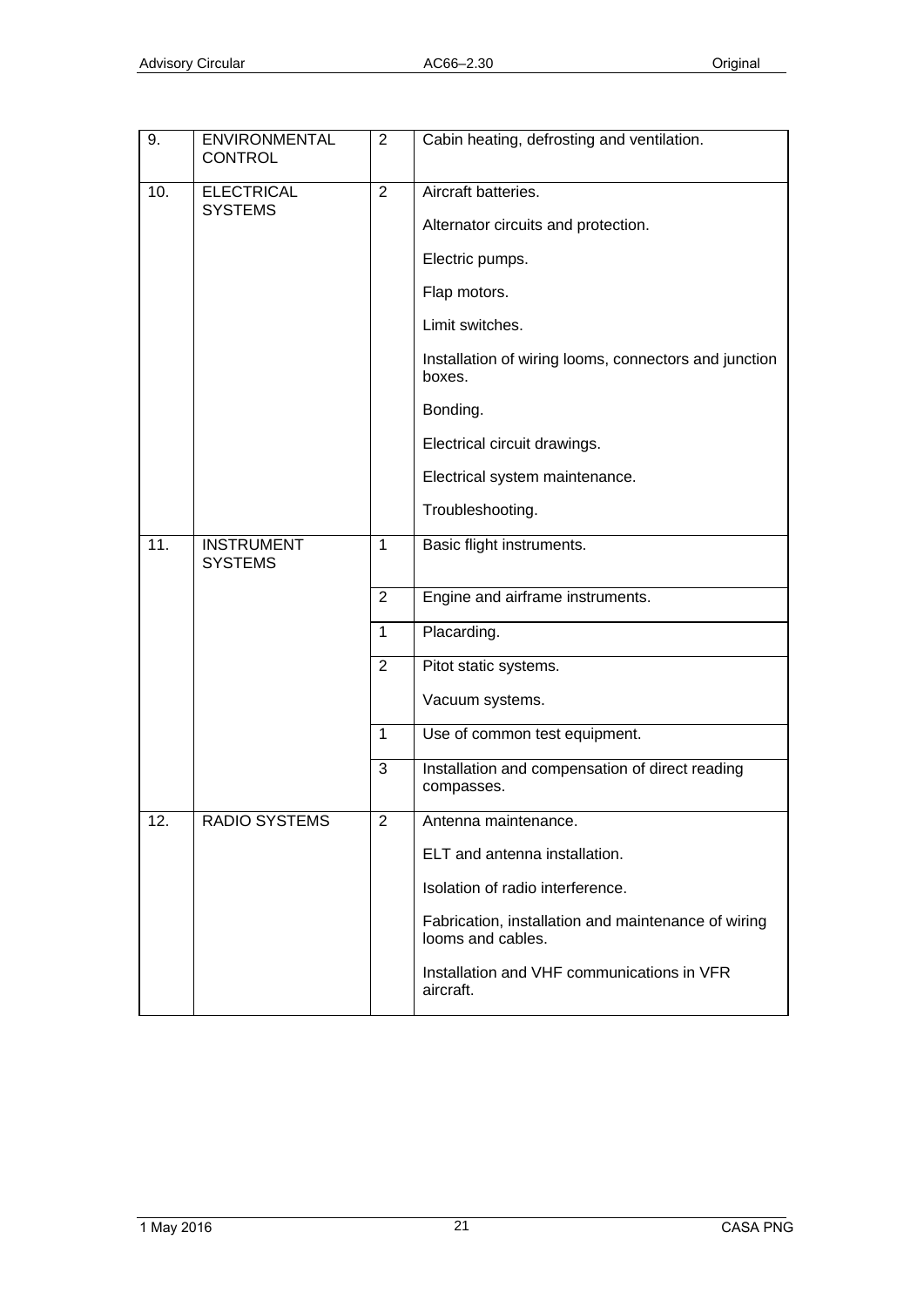## <span id="page-21-1"></span><span id="page-21-0"></span>**Subject 70 (Written) & 71 (Oral)**

### <span id="page-21-2"></span>**Powerplant Group I**

### **Resource Study Material**

This resource study guide is produced to show where suitable material may be obtained. CAA is not bound to use these books for examining purposes, nor is CAA liable if these books are unavailable at commercial bookshops. You are advised that this list is a sample only. Many other titles may be equally as helpful in preparing for this examination.

### **Scope of the Subject**

| $\overline{1}$ . | <b>Civil Aircraft Inspection Procedures</b>                                          |
|------------------|--------------------------------------------------------------------------------------|
| 2.               | FAA EA-AC43-13-1 Aircraft Inspection and Repair                                      |
| 3.               | EA-AC-65-12 Power Plant Handbook                                                     |
| 4.               | <b>EA-IGS Aviation Technical Training Aircraft</b>                                   |
| 5.               | PWA 01-100 The Aircraft Engine and its Operation                                     |
| 6.               | Continental, Lycoming, Gypsy Major service manuals for normally aspirated<br>engines |
| 7.               | Manuals applicable to the candidate's basic power plant                              |

| $\mathbf 1$ . | <b>ENGINE</b><br><b>CONSTRUCTION &amp;</b><br><b>CONFIGURATION</b> | 3              | Description of candidate's basic engine including:<br>crankcase, crankshaft, camshaft, bearing<br>arrangements, reduction gearing valve operating<br>mechanism, cylinders, rear cover, component drive<br>arrangements, breather systems and piston<br>assemblies.                         |
|---------------|--------------------------------------------------------------------|----------------|--------------------------------------------------------------------------------------------------------------------------------------------------------------------------------------------------------------------------------------------------------------------------------------------|
|               |                                                                    | 1              | Differences between the candidate's basic engine<br>and other engines in the Group.                                                                                                                                                                                                        |
| 2.            | <b>LUBRICATION</b><br><b>SYSTEMS</b>                               | $\overline{2}$ | Wet and dry sump installations.<br>Filter location and maintenance.<br>Flexible and rigid pipelines.<br>Oil coolers and thermostat systems.<br>Pressure relief valves and cooling jets.<br>Lubricant types, properties deterioration and<br>identification.<br>Hot oil priming procedures. |
|               |                                                                    | 3              | Oil system troubleshooting including wear-debris<br>analysis.                                                                                                                                                                                                                              |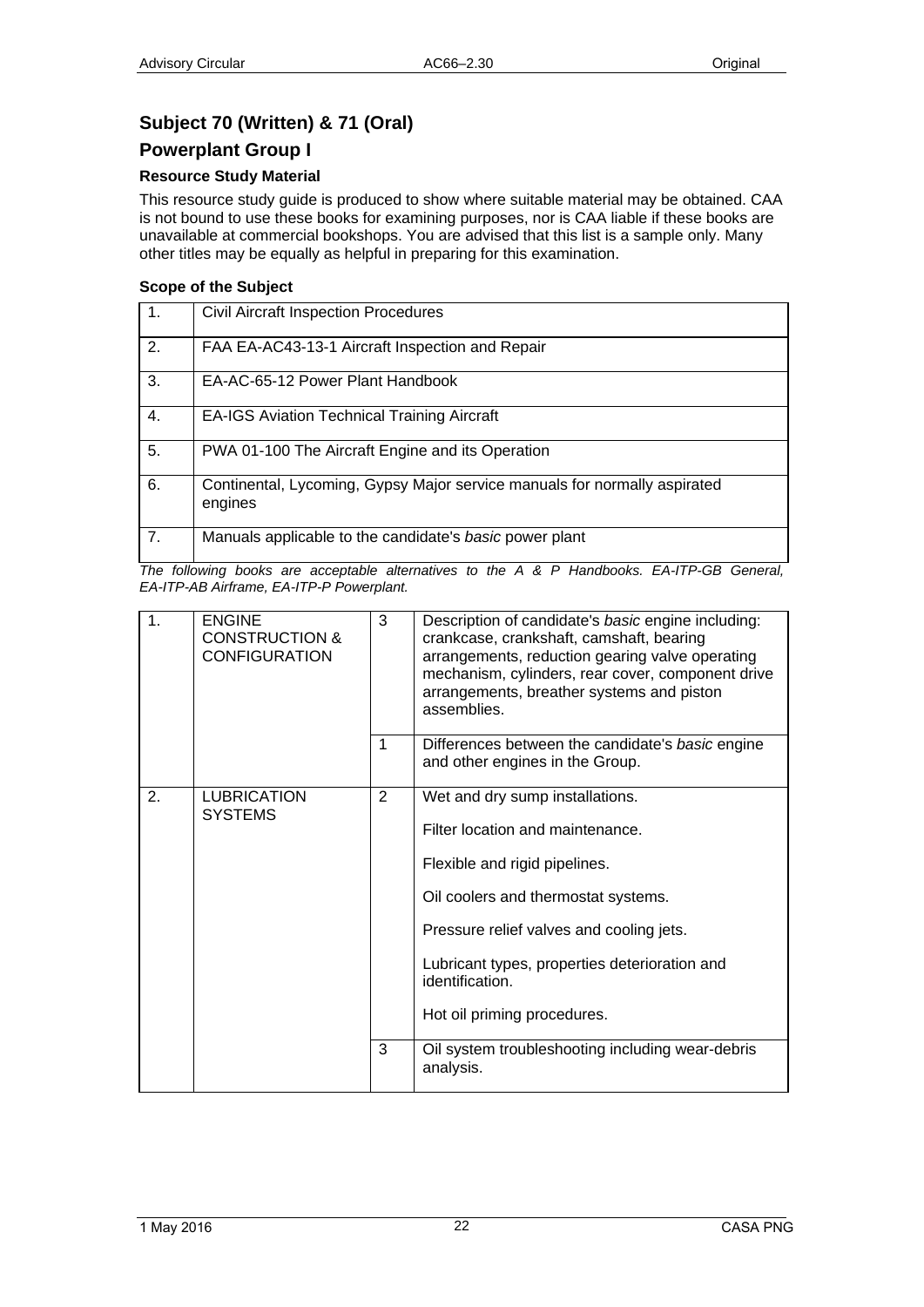| 3. | <b>IGNITION</b>       | 1              | Magneto construction.                                                          |
|----|-----------------------|----------------|--------------------------------------------------------------------------------|
|    |                       | 2              | Internal timing procedure.                                                     |
|    |                       |                | Magneto installation and timing.                                               |
|    |                       |                | Harness layout and maintenance.                                                |
|    |                       |                | Auxiliary starting aids.                                                       |
|    |                       |                | Ignition switches and low-tension wiring.                                      |
|    |                       |                | Spark plug maintenance.                                                        |
|    |                       |                | Radio interference.                                                            |
|    |                       | 3              | Ignition system maintenance and troubleshooting.                               |
| 4. | <b>FUEL SYSTEMS</b>   | 1              | Description and location of components.                                        |
|    |                       | $\overline{2}$ | Carburettor types.                                                             |
|    |                       |                | Check valves, filters, pumps, non-return valves, fuel<br>hoses, and pipes.     |
|    |                       |                | Fuel injector systems.                                                         |
|    |                       |                | Fuel system maintenance, including running,<br>mixture, & pressure adjustments |
|    |                       | 3              | Fuel system defects and troubleshooting.                                       |
|    |                       | $\overline{2}$ | Fuel system inhibiting.                                                        |
| 5. | <b>VACUUM SYSTEMS</b> | $\mathbf{1}$   | System description.                                                            |
|    |                       | 2              | Maintenance of pump, oil separator regulator and<br>filters.                   |
|    |                       | 3              | Troubleshooting and defect rectification.                                      |
| 6. | <b>POWERPLANT</b>     | $\overline{2}$ | Engine mounting frames and rubbers.                                            |
|    |                       |                | Cooling baffles and control systems.                                           |
|    |                       |                | Induction filters and boxes.                                                   |
|    |                       |                | Exhaust systems including heater muffs and<br>shrouds.                         |
|    |                       |                | Carburettor heat systems.                                                      |
|    |                       |                | Cabin heat systems including exhaust and oil cooler<br>heat source.            |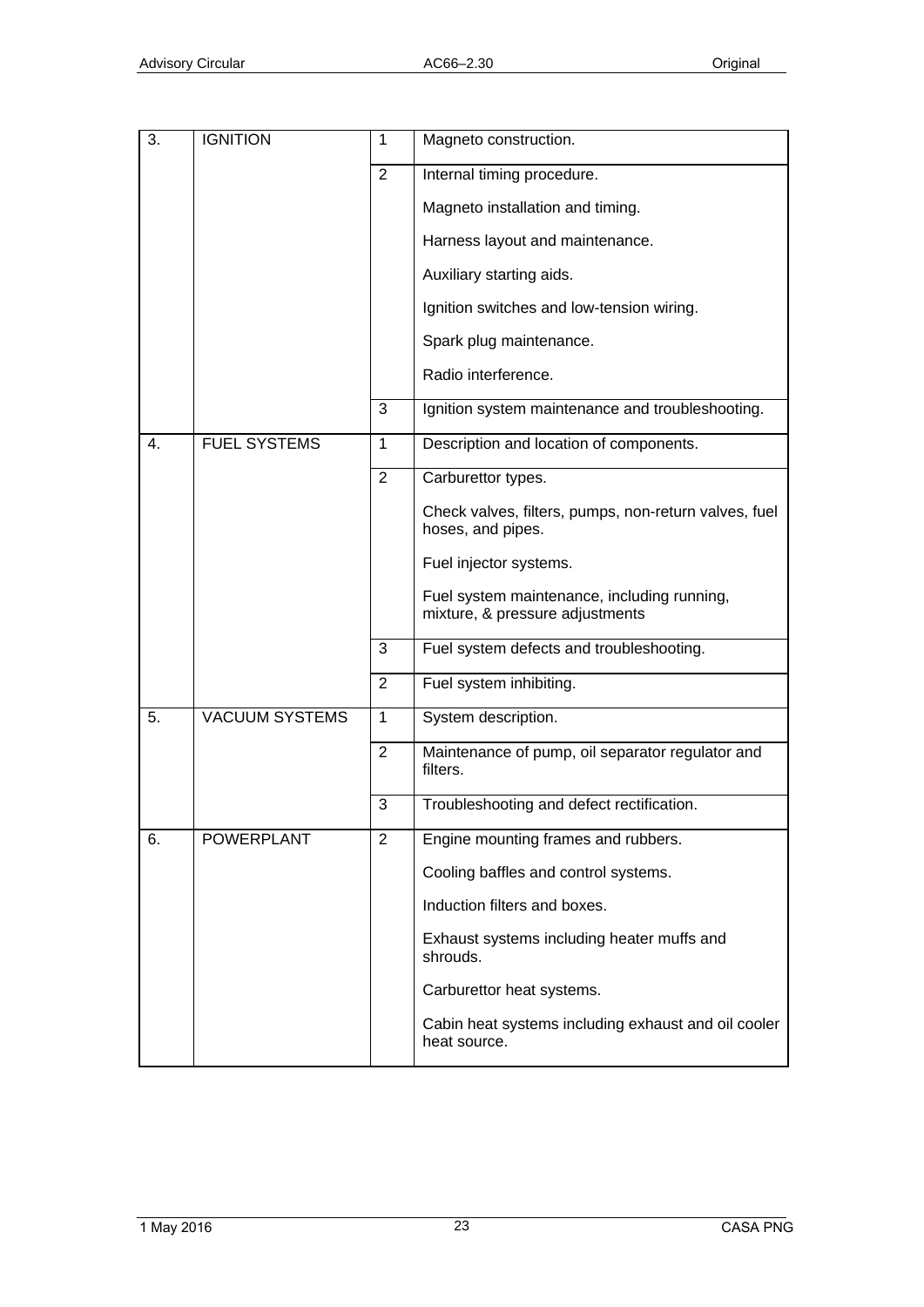| 7.  | <b>PROPELLERS</b>                   | $\mathbf{1}$   | Construction and maintenance of wooden and<br>metal fixed pitch propellers.                                                                                                                                                                                             |
|-----|-------------------------------------|----------------|-------------------------------------------------------------------------------------------------------------------------------------------------------------------------------------------------------------------------------------------------------------------------|
|     |                                     | 1              | Construction and differences between the various<br>propeller types in the group.                                                                                                                                                                                       |
|     |                                     | 2              | Blade and hub maintenance.                                                                                                                                                                                                                                              |
|     |                                     |                | Propeller governors and associated control<br>mechanisms.                                                                                                                                                                                                               |
|     |                                     |                | Blade repair limits.                                                                                                                                                                                                                                                    |
|     |                                     | 3              | Propeller system troubleshooting.                                                                                                                                                                                                                                       |
| 8.  | <b>ENGINE ELECTRIC</b>              | $\mathbf{1}$   | Starting system description and maintenance.                                                                                                                                                                                                                            |
|     |                                     | $\overline{2}$ | Charging system description and maintenance.                                                                                                                                                                                                                            |
|     |                                     |                | Electrical wiring installation and maintenance.                                                                                                                                                                                                                         |
|     |                                     |                | Interpretation of wiring diagrams.                                                                                                                                                                                                                                      |
|     |                                     | 3              | Electrical system troubleshooting.                                                                                                                                                                                                                                      |
|     |                                     | $\overline{2}$ | Use of common test equipment.                                                                                                                                                                                                                                           |
| 9.  | <b>ENGINE</b><br><b>INSTRUMENTS</b> | $\overline{2}$ | Description and maintenance of: tachometers,<br>manifold pressure gauges, oil pressure and<br>temperature gauges, cylinder head temperature<br>gauges, and fuel flow systems.                                                                                           |
|     |                                     | 3              | Troubleshooting engine instrument defects.                                                                                                                                                                                                                              |
|     |                                     | $\overline{2}$ | Use of common test equipment.                                                                                                                                                                                                                                           |
| 10. | <b>TOP OVERHAUL</b>                 | 3              | Understand fully the top overhaul procedure for one<br>engine in the group. This should include: inspection<br>and NDT, valve guide replacement, valve seat<br>replacement, valve lapping, rectification of cooling<br>fin damage and identification of cylinder bores. |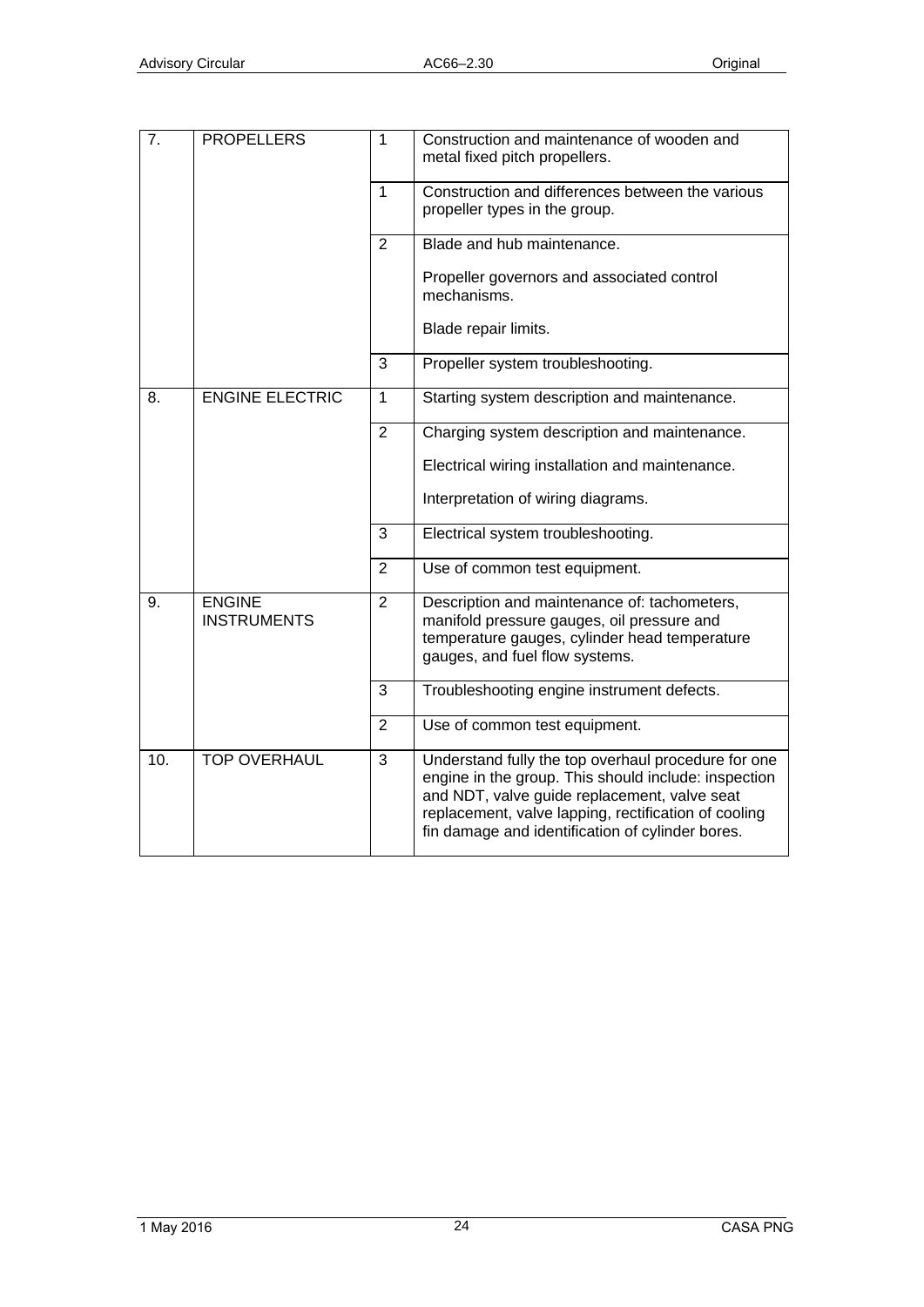| 11. | <b>GENERAL</b>                          | $\overline{2}$ | Periodic inspection techniques.                                          |
|-----|-----------------------------------------|----------------|--------------------------------------------------------------------------|
|     | <b>POWERPLANT</b><br><b>MAINTENANCE</b> |                | Engine change procedure.                                                 |
|     |                                         |                | ADs applicable to candidate's basic engine.                              |
|     |                                         |                | Ground testing procedures.                                               |
|     |                                         |                | Reference RPM procedure, including computation<br>of correction factors. |
|     |                                         |                | Engine running adjustments.                                              |
|     |                                         |                | Long- and short-term storage.                                            |
|     |                                         | 3              | Troubleshooting and defect rectification.                                |
|     |                                         | $\overline{2}$ | Evaluation for engine life extensions.                                   |
|     |                                         |                | Compilation of work records, including log book<br>procedure.            |
|     |                                         |                | Engine running-in procedures.                                            |
|     |                                         | 3              | Duplicate inspection of engine controls.                                 |
|     |                                         | 2              | Inspection after abnormal flight occurrence.                             |
|     |                                         |                | Flight test and test report analysis.                                    |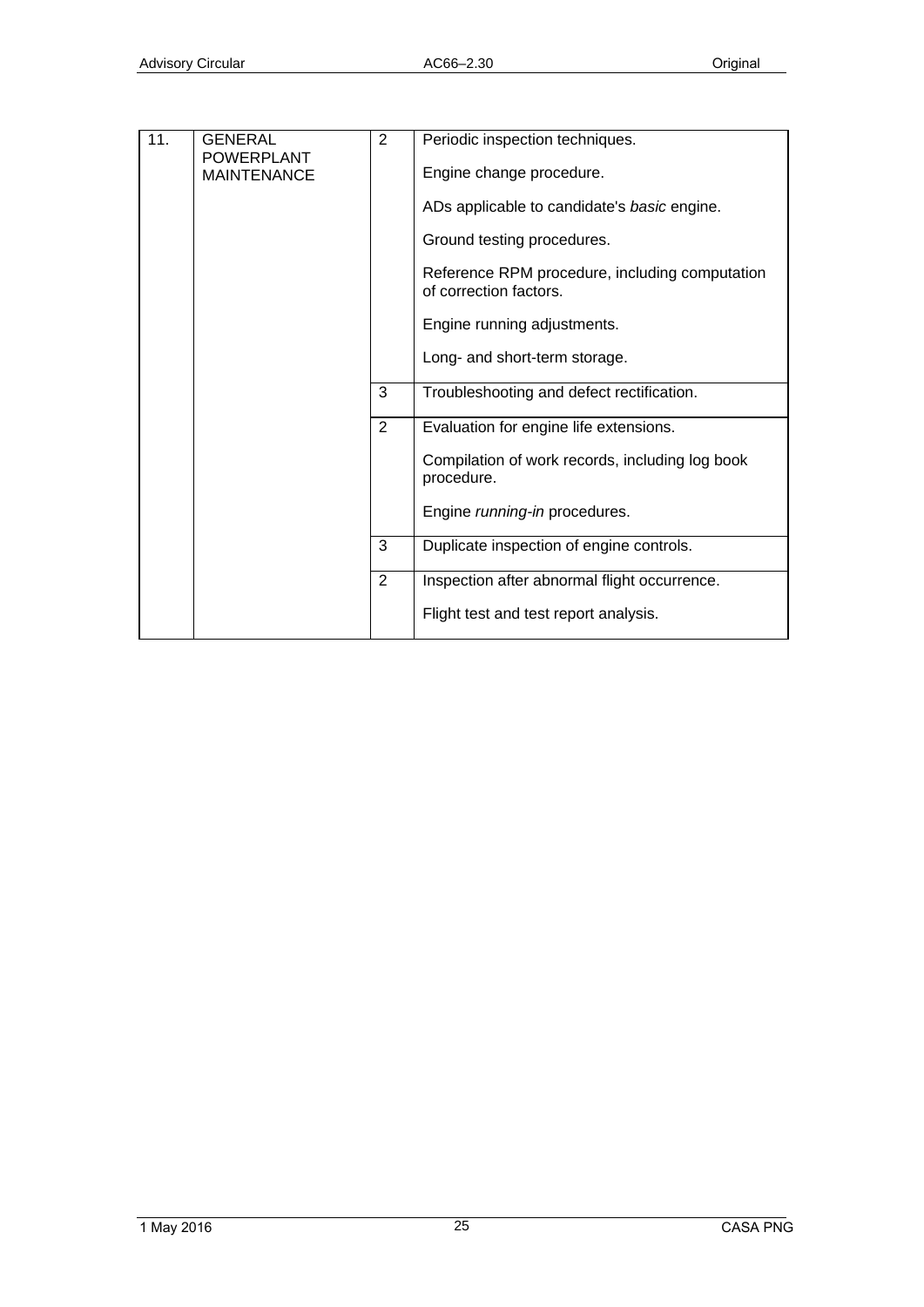## <span id="page-25-1"></span><span id="page-25-0"></span>**Subject 72 (Written) & 73 (Oral)**

### <span id="page-25-2"></span>**Powerplant Group 2**

### **Resource Study Material**

This resource study guide is produced to show where suitable material may be obtained. CAA is not bound to use these books for examining purposes, nor is CAA liable if these books are unavailable at commercial bookshops. You are advised that this list is a sample only. Many other titles may be equally as helpful in preparing for this examination.

### **Scope of the Subject**

| $\overline{1}$ . | <b>UK Civil Aircraft Inspection Procedures</b>                                                      |
|------------------|-----------------------------------------------------------------------------------------------------|
| 2.               | FAA EA-AC43-13-1 Aircraft Inspection and Repair                                                     |
| 3.               | EA-AC-65-12 Power Plant Handbook                                                                    |
| 4.               | EA-IGS Aviation Technical Training Aircraft Ignition and Electrical Power Systems                   |
| 5.               | PWA 01-100 The Aircraft Engine and its Operation                                                    |
| 6.               | Pratt and Whitney R1340 and R1830 maintenance manuals                                               |
| 7.               | Manuals applicable to the Common Lycoming and Continental turbocharged<br>engines and their systems |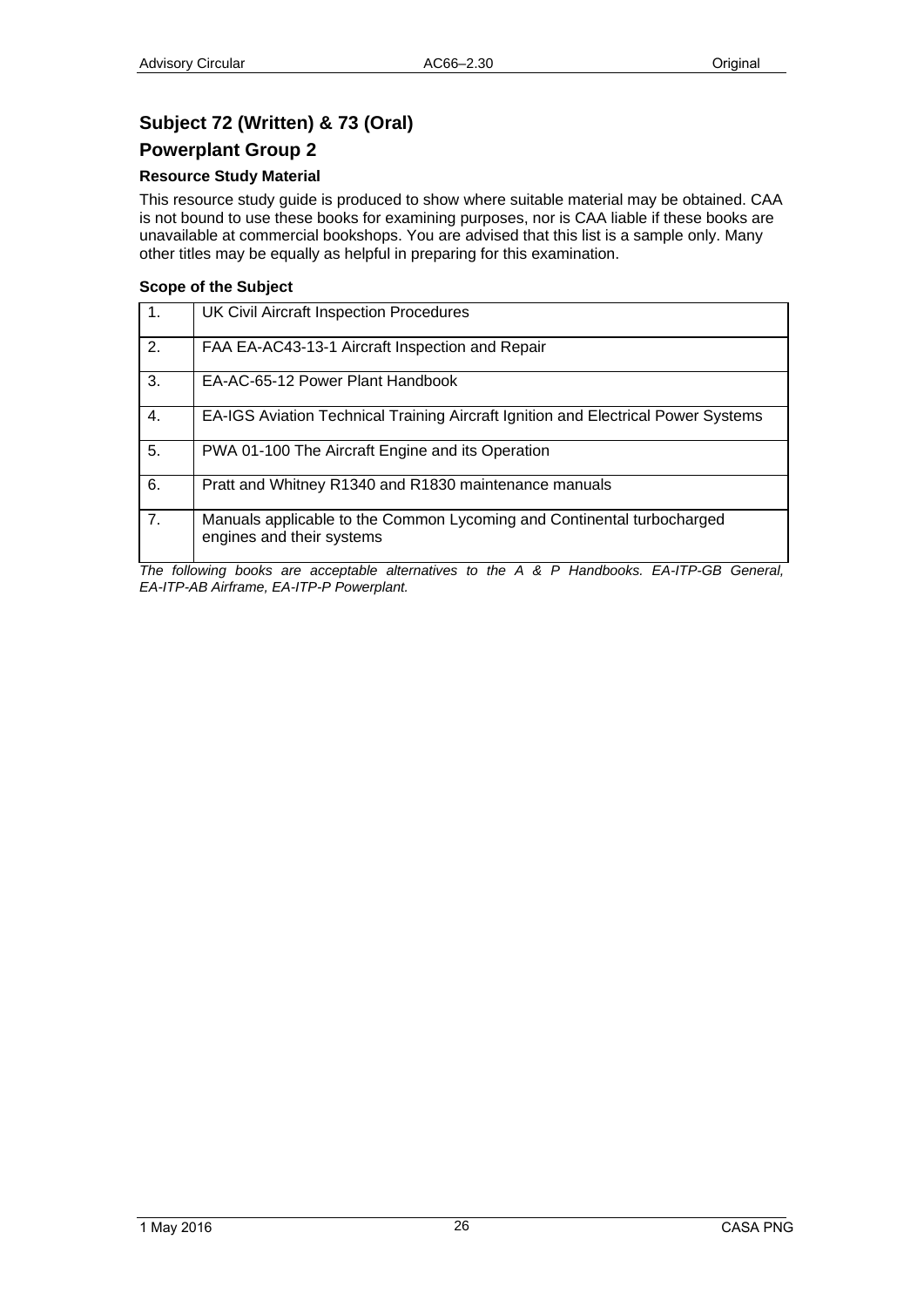| 1.<br><b>RADIAL</b><br><b>POWERPLANTS</b> | $\mathbf{1}$   | Basic construction and layout of cylinder and<br>crankcase assemblies. |
|-------------------------------------------|----------------|------------------------------------------------------------------------|
|                                           |                |                                                                        |
|                                           | $\overline{2}$ | Lubrication system.                                                    |
|                                           |                | Ignition system.                                                       |
|                                           |                | Fuel system.                                                           |
|                                           |                | Exhaust system.                                                        |
|                                           |                | Accessory gearbox.                                                     |
|                                           |                | Reduction gear assemblies.                                             |
|                                           |                | Cooling system.                                                        |
|                                           |                | Mounting frames.                                                       |
|                                           |                | Periodic inspection and routine maintenance.                           |
|                                           |                | Ground testing.                                                        |
|                                           |                | Running adjustments.                                                   |
|                                           | $\mathbf{3}$   | Troubleshooting and defect rectification.                              |
|                                           | $\overline{2}$ | Long- and short-term storage.                                          |
|                                           |                | Oil priming.                                                           |
|                                           |                | Reference RPM.                                                         |
|                                           |                | Running-in procedure.                                                  |
|                                           |                | Flight testing and performance analysis.                               |
|                                           |                | Propellers and control systems.                                        |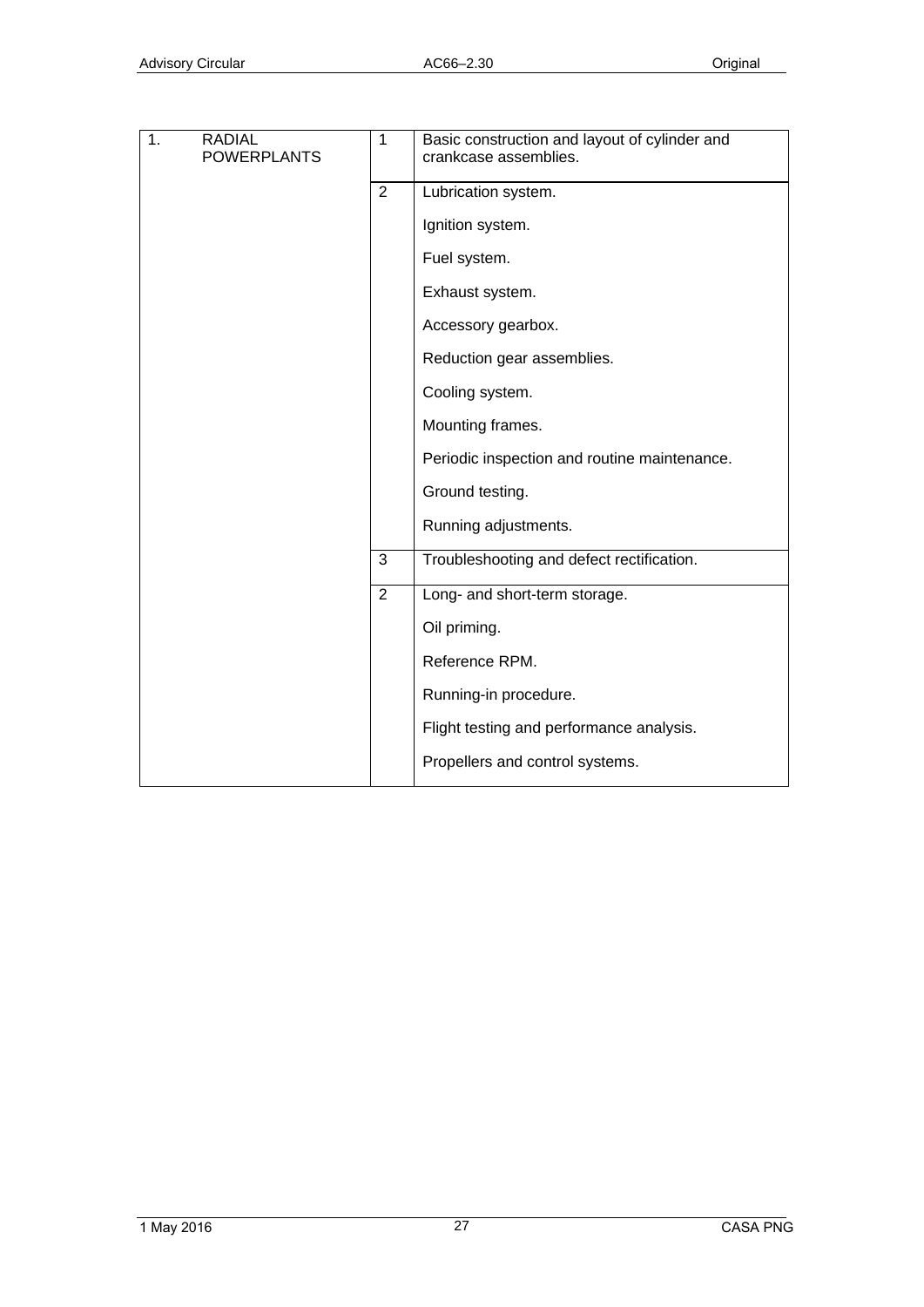| 2. | TURBOCHARGER                                               | 2            | Turbocharger construction.                                                                                                                                                                             |
|----|------------------------------------------------------------|--------------|--------------------------------------------------------------------------------------------------------------------------------------------------------------------------------------------------------|
|    | <b>SYSTEMS</b>                                             |              | Lubrication system.                                                                                                                                                                                    |
|    |                                                            | 3            | Control systems fitted to Continental and Lycoming<br>engines.                                                                                                                                         |
|    |                                                            | 2            | Waste gates.                                                                                                                                                                                           |
|    |                                                            |              | Density controllers.                                                                                                                                                                                   |
|    |                                                            |              | System pressure-relief valves.                                                                                                                                                                         |
|    |                                                            |              | Overboost protection.                                                                                                                                                                                  |
|    |                                                            |              | Absolute pressure controllers (Ratio controller).                                                                                                                                                      |
|    |                                                            |              | Fire protection and sensing systems.                                                                                                                                                                   |
|    |                                                            |              | EGT sensing and control.                                                                                                                                                                               |
|    |                                                            |              | Intercoolers.                                                                                                                                                                                          |
| 3. | <b>TURBOCHARGER</b><br><b>SYSTEM</b><br><b>MAINTENANCE</b> | 3            | Identification and rectification of typical<br>turbocharger defects including burning, cracking,<br>coking, carburising, oil starvation, warping, and<br>buckling.                                     |
|    |                                                            |              | Control system adjustments.                                                                                                                                                                            |
|    |                                                            |              | Identification and rectification of performance<br>defects in boosted systems.                                                                                                                         |
|    |                                                            |              | Routine maintenance.                                                                                                                                                                                   |
| 4. | <b>FUEL SYSTEMS</b>                                        | $\mathbf{1}$ | Understand the operation of the Teledyne<br>Continental continuous flow fuel injection system<br>fitted to boosted engines.                                                                            |
|    |                                                            |              | Understand the operation of the (AlliedSignal)<br>Bendix fuel injection system for turbocharged<br>engines.                                                                                            |
|    |                                                            |              | Understand the operation of fuel pumps, metering<br>units, manifold valves, nozzles, flow dividers,<br>injectors, air throttle bodies, and automatic mixture<br>controls as used in the above systems. |
|    |                                                            | 3            | Fuel system troubleshooting and defect<br>rectification.                                                                                                                                               |
|    |                                                            | 2            | Routine maintenance and adjustments.                                                                                                                                                                   |
|    |                                                            |              | Fuel systems inhibiting.                                                                                                                                                                               |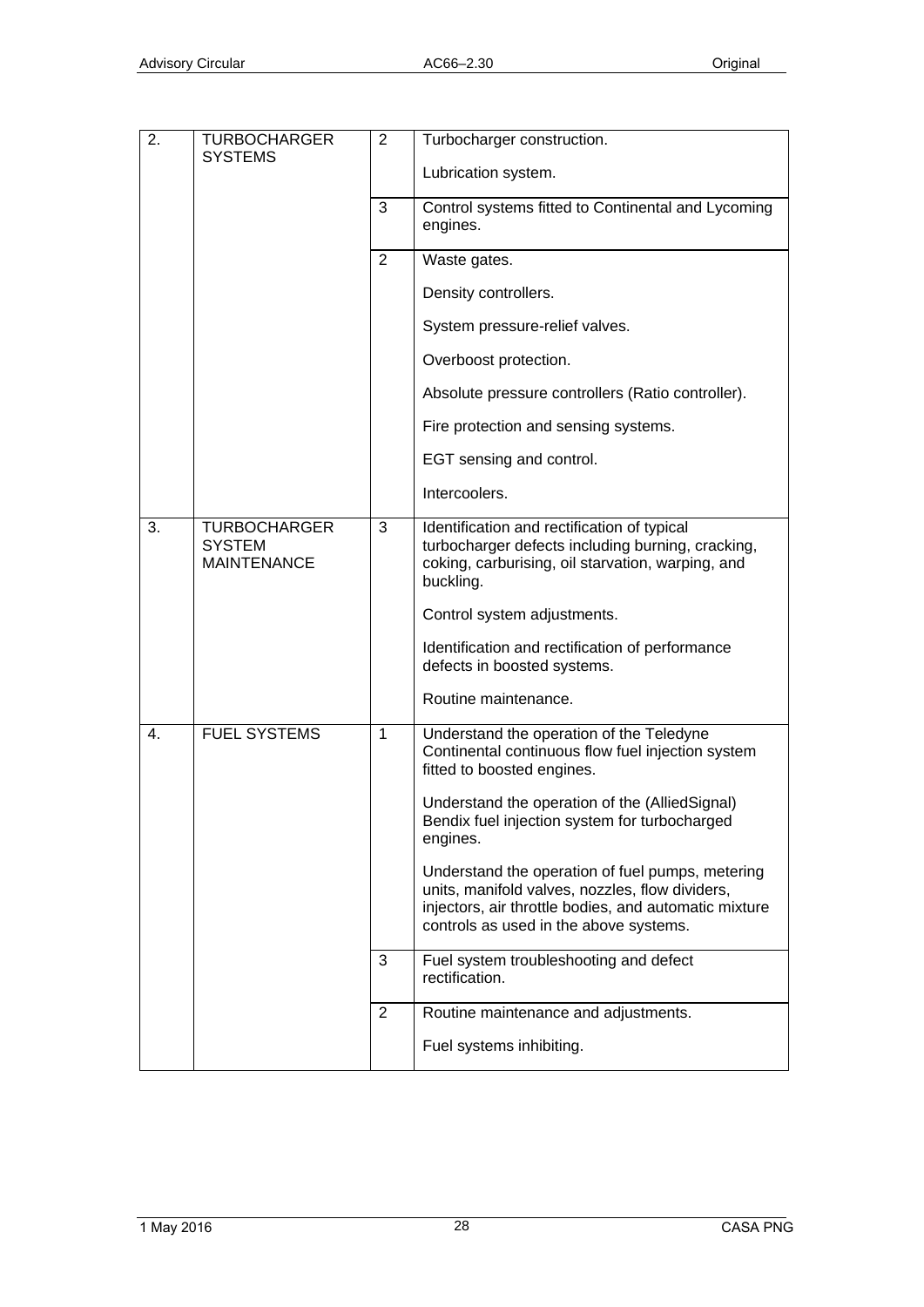| 5. | <b>IGNITION SYSTEMS</b>                 | 1              | Magneto pressurisation.                                      |
|----|-----------------------------------------|----------------|--------------------------------------------------------------|
|    |                                         |                | Ignition harnesses.                                          |
|    |                                         | 2              | Ignition system maintenance.                                 |
|    |                                         | 3              | Ignition system troubleshooting and defect<br>rectification. |
| 6. | TURBO CHARGED<br><b>ENGINES GENERAL</b> | $\overline{2}$ | Engine ground testing and performance analysis.              |
|    |                                         |                | Overboost or overspeed inspections.                          |
|    |                                         |                | Reference RPM checks.                                        |
|    |                                         | 3              | Troubleshooting.                                             |
|    |                                         | 2              | Routine periodic maintenance.                                |
|    |                                         | 3              | Flight testing and performance analysis.                     |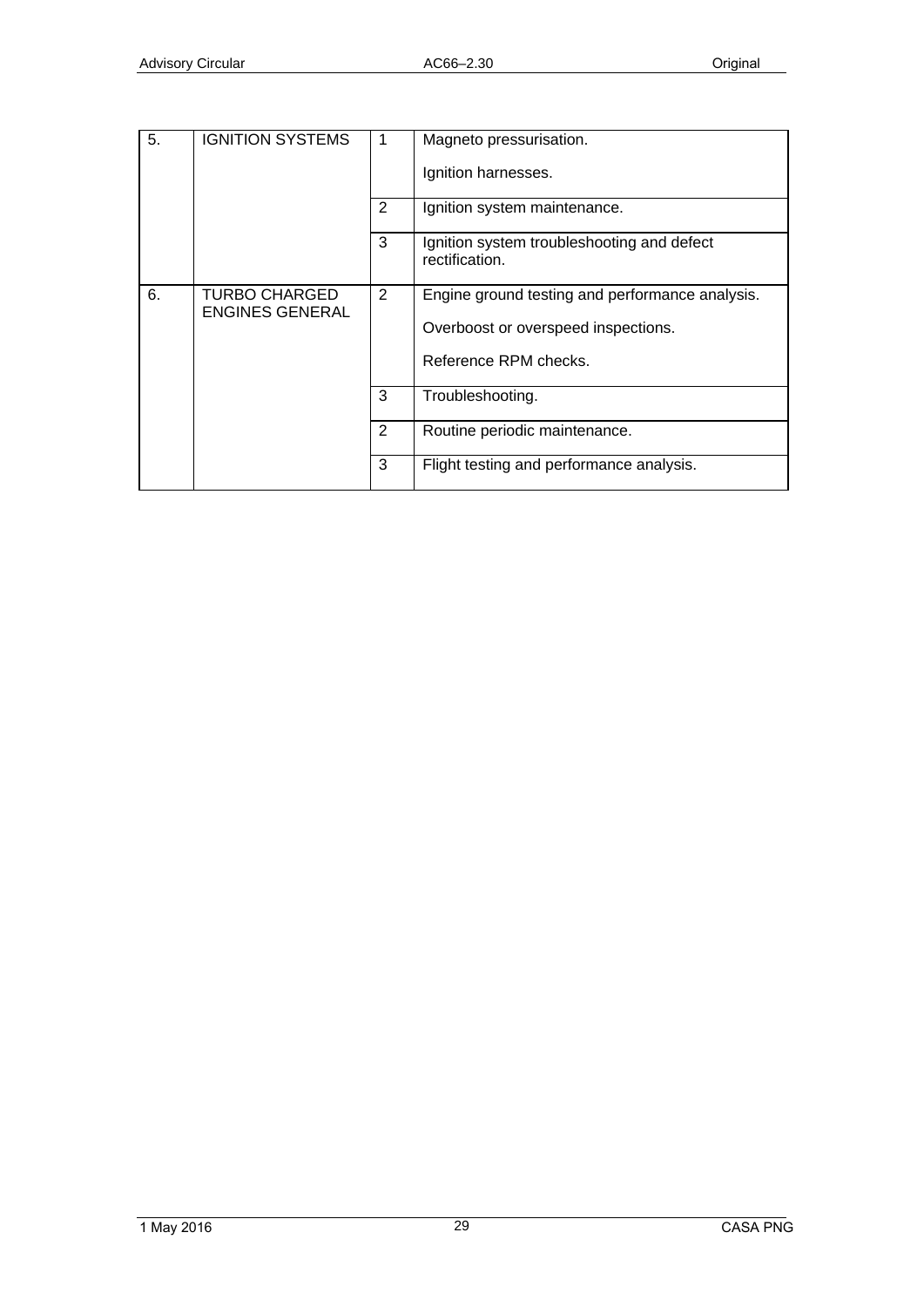## <span id="page-29-1"></span><span id="page-29-0"></span>**Subject 80 (Written) & 81 (Oral)**

### <span id="page-29-2"></span>**Rotorcraft Group I**

### **Resource Study Material**

This resource study guide is produced to show where suitable material may be obtained. CAA is not bound to use these books for examining purposes, nor is CAA liable if these books are unavailable at commercial bookshops. You are advised that this list is a sample only. Many other titles may be equally as helpful in preparing for this examination.

### **Scope of the Subject**

| -1. | UK Civil Aircraft Inspection Procedures.     |
|-----|----------------------------------------------|
| 2.  | EA-HF-1 Basic Helicopter maintenance.        |
| 3.  | Hughes 269 Helicopter maintenance manuals.   |
| 4.  | Robinson R22 Helicopter maintenance manuals. |
| 5.  | Hiller 12E Helicopter maintenance manuals.   |
| 6.  | Enstrom Helicopter maintenance manuals.      |
| 7.  | Bell 47G Helicopter maintenance manual.      |

| $\mathbf{1}$ . | <b>ROTORCRAFT</b><br><b>FUSELAGE</b><br><b>STRUCTURE</b> | 1 | General description of the fuselage including<br>identification of primary, secondary, tertiary and<br>crashworthy structure. |
|----------------|----------------------------------------------------------|---|-------------------------------------------------------------------------------------------------------------------------------|
|                |                                                          | 2 | Minor repairs.                                                                                                                |
|                |                                                          |   | Cabin environment control.                                                                                                    |
|                |                                                          |   | Transparent panels.                                                                                                           |
|                |                                                          |   | Structural alignment checks.                                                                                                  |
|                |                                                          |   | Corrosion control.                                                                                                            |
|                |                                                          |   | Abnormal flight occurrence checks.                                                                                            |
|                |                                                          |   | Powerplant and transmission mounting structure.                                                                               |
|                |                                                          |   | Identification of structural defects.                                                                                         |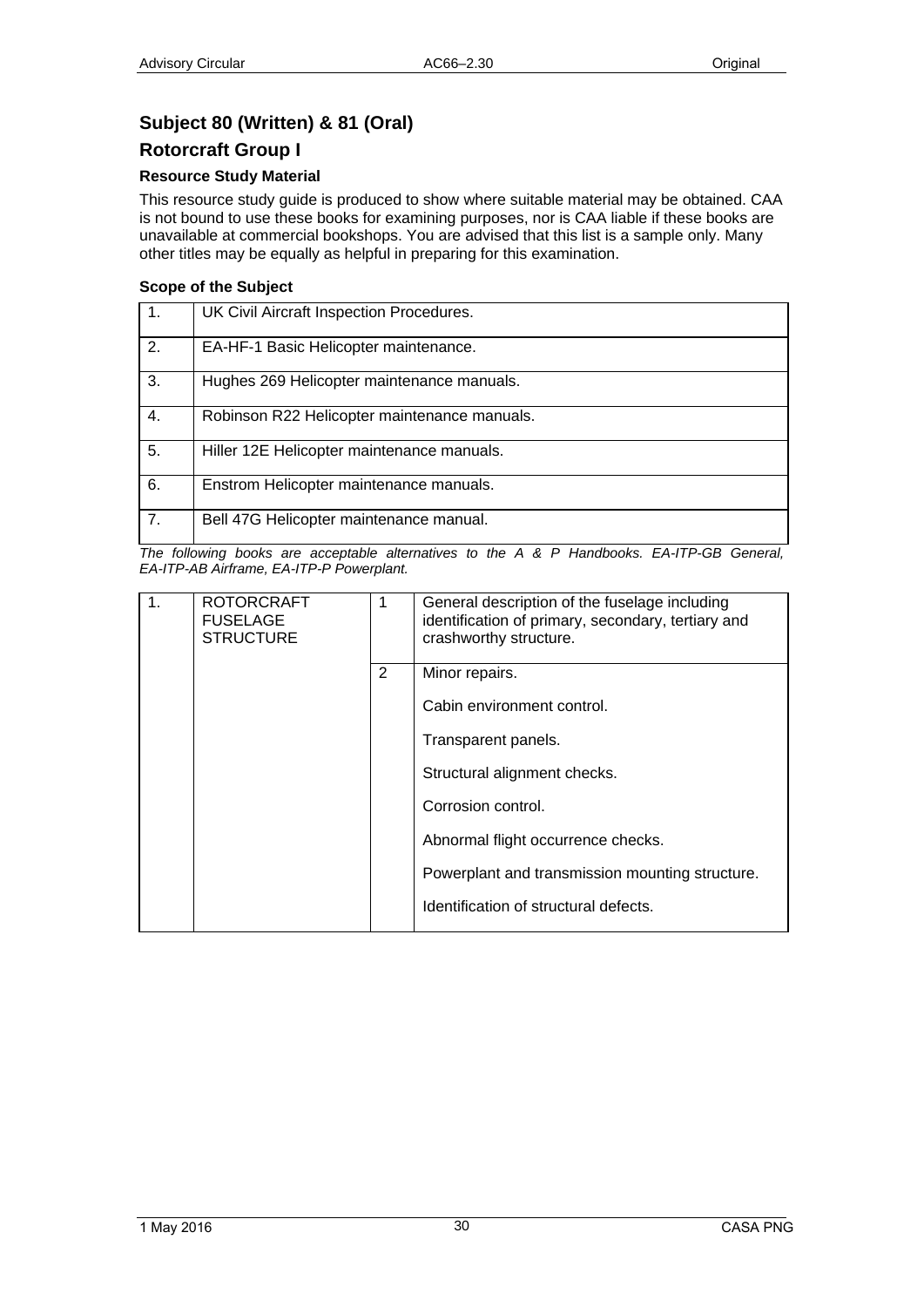| 2. | <b>MAIN ROTOR</b>                         | $\overline{2}$ | Description of hub, blades, dampers, and mast.              |
|----|-------------------------------------------|----------------|-------------------------------------------------------------|
|    | <b>SYSTEM</b>                             |                | Main rotor hub maintenance.                                 |
|    |                                           |                | Blade maintenance.                                          |
|    |                                           |                | Damper maintenance.                                         |
|    |                                           | 3              | Main rotor balancing and tracking.                          |
|    |                                           |                | Systematic correction of flying faults.                     |
|    |                                           |                | Defect analysis and rectification.                          |
| 3. | <b>CONTROL SYSTEMS</b>                    | $\overline{2}$ | Description and operation of main rotor control<br>systems. |
|    |                                           |                | Swash plates.                                               |
|    |                                           |                | Power or pitch correlation devices.                         |
|    |                                           | 3              | Control system rigging and maintenance.                     |
|    |                                           |                | Troubleshooting and defect rectification.                   |
| 4. | <b>MAIN ROTOR</b><br><b>TRANSMISSIONS</b> | 1              | Description and operation.                                  |
|    |                                           | $\overline{2}$ | Routine periodic maintenance.                               |
|    |                                           |                | Components and accessories.                                 |
|    |                                           | 3              | Overspeed and overtorque inspections.                       |
|    |                                           | $\overline{2}$ | Transmission mounts.                                        |
|    |                                           |                | Engine and transmission drive trains.                       |
|    |                                           |                | Lubrication system maintenance.                             |
|    |                                           |                | Free-wheel devices.                                         |
|    |                                           | 3              | Troubleshooting and defect rectification.                   |
| 5. | <b>ANTI TORQUE</b><br><b>SYSTEM</b>       | $\mathbf{1}$   | Description and operation.                                  |
|    |                                           | $\overline{2}$ | Tail rotor drive.                                           |
|    |                                           |                | Tail rotor gearboxes.                                       |
|    |                                           |                | Tail rotor pitch control and rigging.                       |
|    |                                           |                | Tail rotor hub and blade assembly.                          |
|    |                                           |                | Routine maintenance including tracking and<br>balancing.    |
|    |                                           | 3              | Troubleshooting and defect rectification.                   |
|    |                                           |                |                                                             |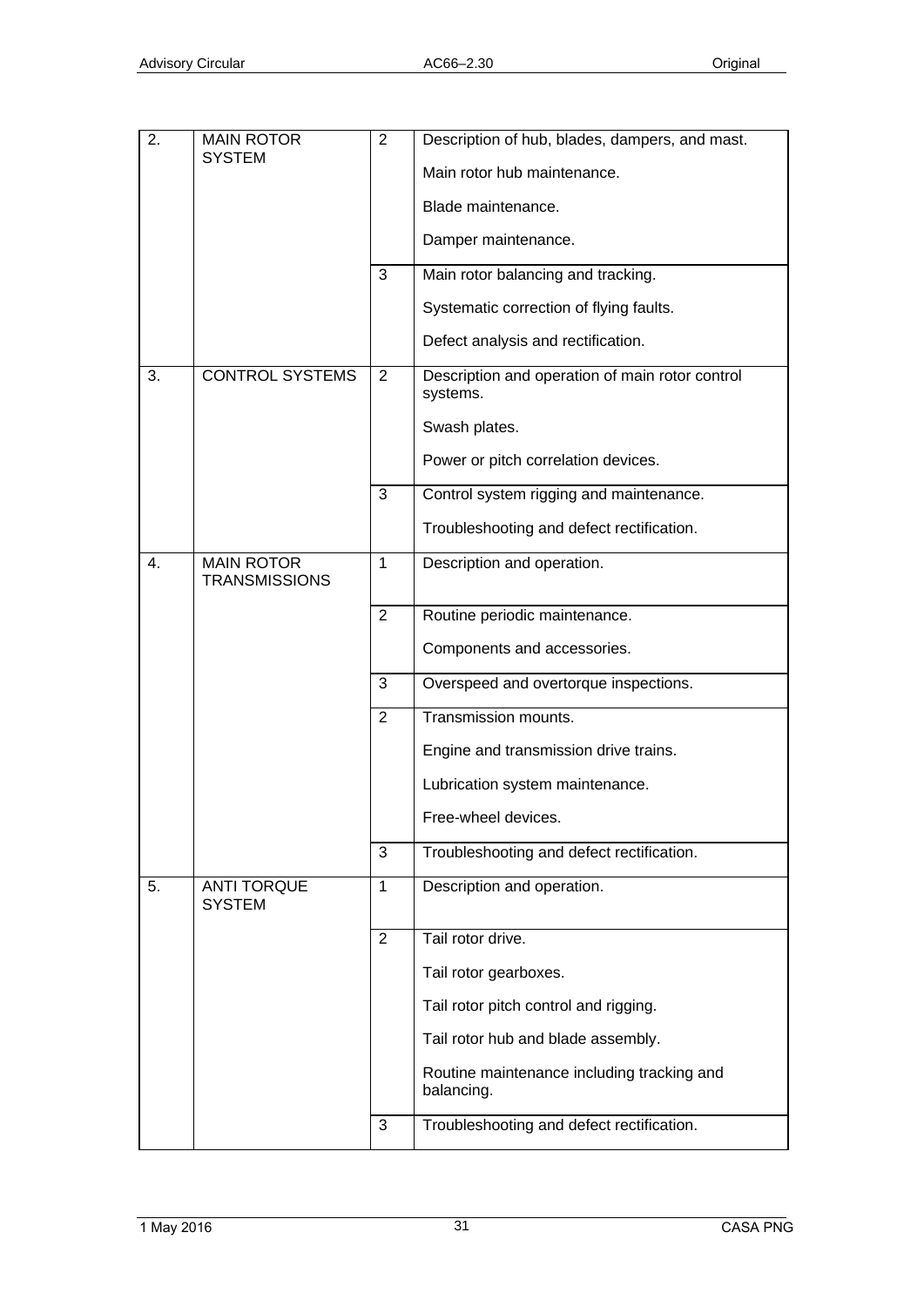| 6.  | <b>LANDING GEAR</b>                | $\mathbf{1}$   | Description and operation.                                                    |
|-----|------------------------------------|----------------|-------------------------------------------------------------------------------|
|     |                                    | $\overline{2}$ | Maintenance procedure.                                                        |
|     |                                    |                | Damage areas and limits.                                                      |
|     |                                    |                | Defect rectification.                                                         |
| 7.  | <b>FUEL SYSTEM</b>                 | $\mathbf{1}$   | Description and operation.                                                    |
|     |                                    | $\overline{2}$ | Tanks, pumps, non-return valves, filters, strainers,<br>and vents.            |
|     |                                    |                | Maintenance procedures.                                                       |
|     |                                    | 3              | Troubleshooting.                                                              |
| 8.  | <b>ELECTRICAL</b><br><b>SYSTEM</b> | $\mathbf{1}$   | Location and identification of electrical components.                         |
|     |                                    | $\overline{2}$ | Interpretation of wiring diagrams.                                            |
|     |                                    |                | Starting system.                                                              |
|     |                                    |                | Charging system.                                                              |
|     |                                    | $\overline{3}$ | Maintenance of electrical components.                                         |
|     |                                    |                | Troubleshooting and defect rectification.                                     |
| 9.  | <b>INSTRUMENT</b><br><b>SYSTEM</b> | $\overline{2}$ | Pitot and static system.                                                      |
|     |                                    |                | Maintenance of engine, airframe and flight<br>instruments.                    |
|     |                                    | 3              | Fuel system calibration.                                                      |
|     |                                    |                | Troubleshooting instrument defects.                                           |
| 10. | <b>RADIO SYSTEMS</b>               | $\overline{2}$ | Maintenance of Group 1 Communications<br>equipment including antenna and ELT. |
|     |                                    |                | Installation of VHF and HF radio systems.                                     |
|     |                                    |                | Troubleshooting and defect rectification.                                     |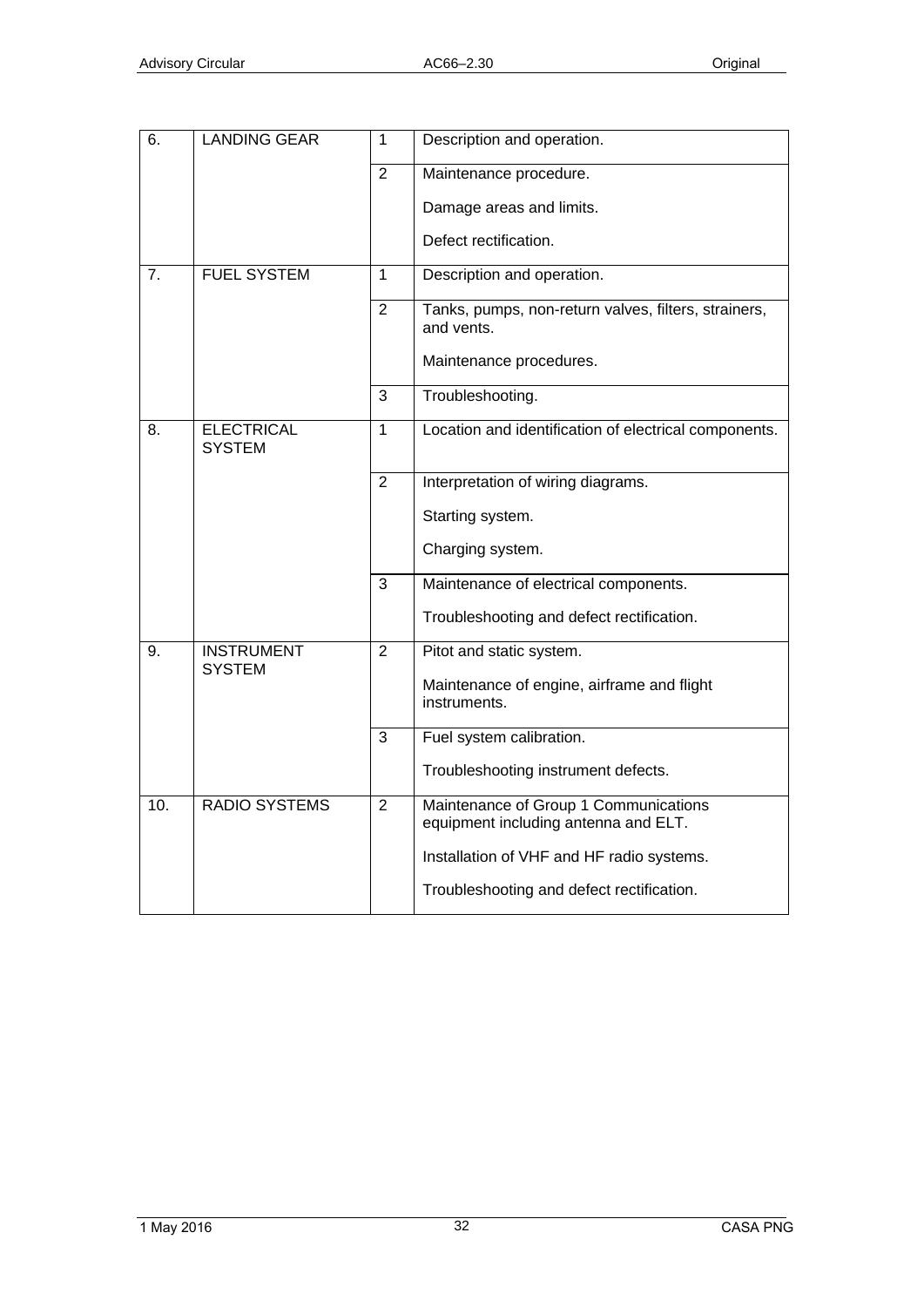| $\overline{11}$ . | <b>ROTORCRAFT</b><br><b>MAINTENANCE</b><br><b>GENERAL</b> | $\overline{3}$ | Understanding of manufacturers service<br>information.<br>Determination of overhaul lives.<br>Significant ADs pertaining to candidate's basic<br>rotorcraft.<br>Finite life control.<br>Sudden rotor stoppage inspections.<br>Helicopter weight and balance procedure.<br>Computation of empty weight change. |
|-------------------|-----------------------------------------------------------|----------------|---------------------------------------------------------------------------------------------------------------------------------------------------------------------------------------------------------------------------------------------------------------------------------------------------------------|
|                   |                                                           | $\overline{2}$ | Ground handling.                                                                                                                                                                                                                                                                                              |
|                   |                                                           |                | Jacking and levelling.                                                                                                                                                                                                                                                                                        |
|                   |                                                           | 3              | Identification of bogus parts.                                                                                                                                                                                                                                                                                |
|                   |                                                           | $\overline{2}$ | Ground performance checking.                                                                                                                                                                                                                                                                                  |
| 12.               | <b>MAINTENANCE OF</b><br>ROLE EQUIPMENT                   | $\overline{2}$ | Refuelling equipment maintenance.                                                                                                                                                                                                                                                                             |
|                   |                                                           | $\mathbf{1}$   | Firelighters.                                                                                                                                                                                                                                                                                                 |
|                   |                                                           |                | Cargo hooks.                                                                                                                                                                                                                                                                                                  |
|                   |                                                           |                | Spray gear.                                                                                                                                                                                                                                                                                                   |
|                   |                                                           |                | Monsoon buckets                                                                                                                                                                                                                                                                                               |
|                   |                                                           |                | Stretchers.                                                                                                                                                                                                                                                                                                   |
|                   |                                                           |                | Spreaders.                                                                                                                                                                                                                                                                                                    |
|                   |                                                           | $\overline{2}$ | Fire extinguishers, first aid kits, and crash axe.                                                                                                                                                                                                                                                            |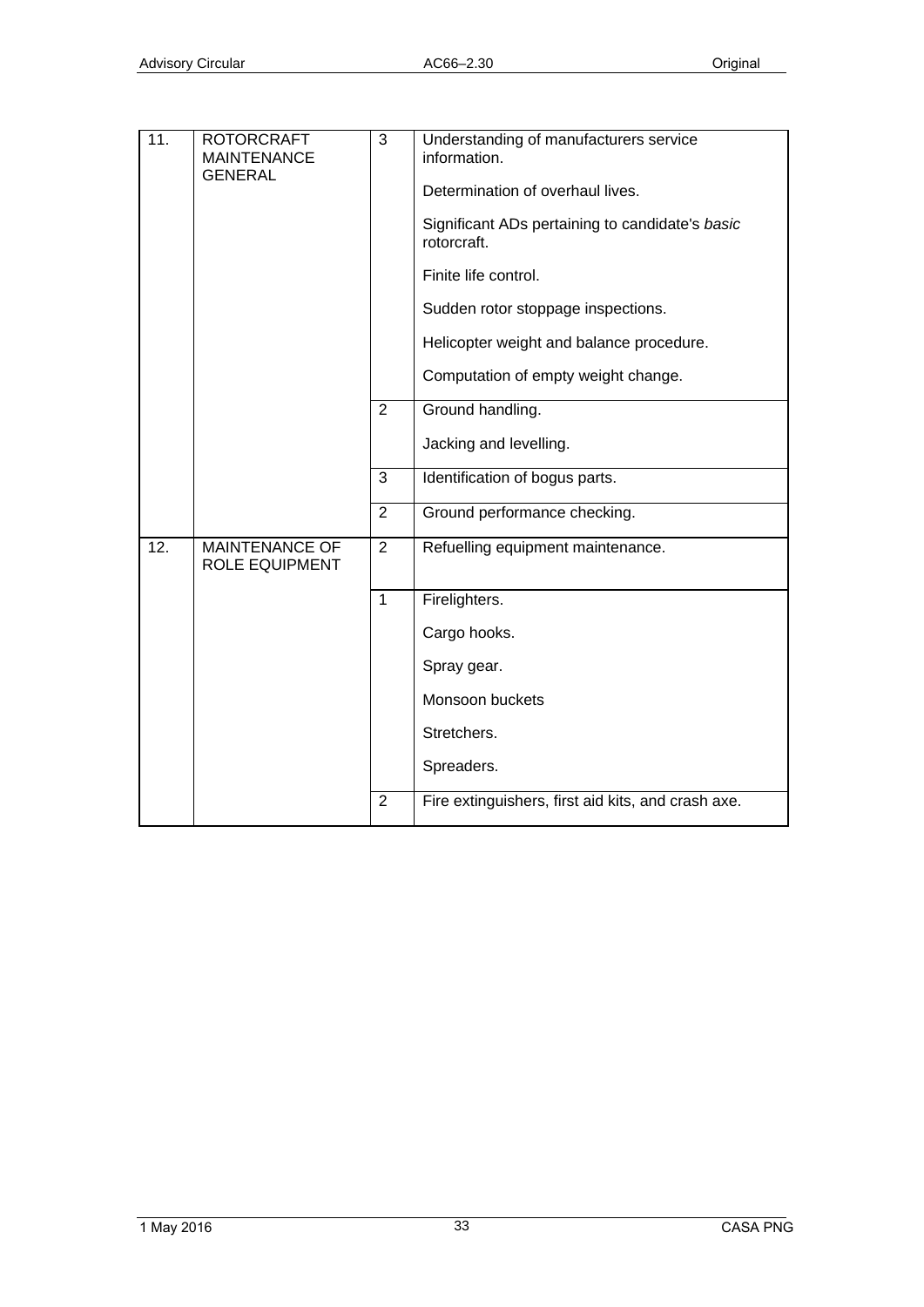## <span id="page-33-1"></span><span id="page-33-0"></span>**Subject 82 (Written) & 83 (Oral)**

### <span id="page-33-2"></span>**Rotorcraft Group 2**

### **Resource Study Material**

This resource study guide is produced to show where suitable material may be obtained. CAA is not bound to use these books for examining purposes, nor is CAA liable if these books are unavailable at commercial bookshops. You are advised that this list is a sample only. Many other titles may be equally as

### **Scope of the Subject**

|    | Civil Aviation Inspection Procedures UK CAA.       |
|----|----------------------------------------------------|
| 2. | EA HF-1 Basic Helicopter maintenance.              |
| 3. | Hughes 369 Helicopter maintenance manuals.         |
| 4. | Bell 206 Helicopter maintenance manuals.           |
| 5. | Aerospatiale AS350 Helicopter maintenance manuals. |

| 1. | <b>ROTORCRAFT</b><br><b>FUSELAGE</b><br><b>STRUCTURE</b> | $\mathbf{1}$   | General description of the fuselage including<br>identification of primary, secondary, tertiary, and<br>crashworthy structure.<br>Inspection, minor repair, and replacement of<br>bonded panels. |
|----|----------------------------------------------------------|----------------|--------------------------------------------------------------------------------------------------------------------------------------------------------------------------------------------------|
|    |                                                          | $\overline{2}$ | Structural alignment checks.                                                                                                                                                                     |
|    |                                                          |                | Identification of structural defects.                                                                                                                                                            |
|    |                                                          |                | Corrosion control.                                                                                                                                                                               |
|    |                                                          |                | Powerplant and transmission mounting structure.                                                                                                                                                  |
|    |                                                          | 3              | Abnormal flight occurrence checks.                                                                                                                                                               |
|    |                                                          | $\overline{2}$ | Cabin environment control.                                                                                                                                                                       |
|    |                                                          |                | Maintenance of transparent panels.                                                                                                                                                               |
|    |                                                          |                | Minor metal and FRP repairs.                                                                                                                                                                     |
| 2. | <b>MAIN ROTOR</b><br><b>SYSTEM</b>                       | 1              | Description of main rotor assembly types and<br>construction.                                                                                                                                    |
|    |                                                          | $\overline{2}$ | Maintenance of main rotor hub, blades, dampers,<br>and mast.                                                                                                                                     |
|    |                                                          | 3              | Main rotor balancing and tracking.                                                                                                                                                               |
|    |                                                          |                | Systematic correction of flying faults.                                                                                                                                                          |
|    |                                                          |                | Defect analysis and rectification.                                                                                                                                                               |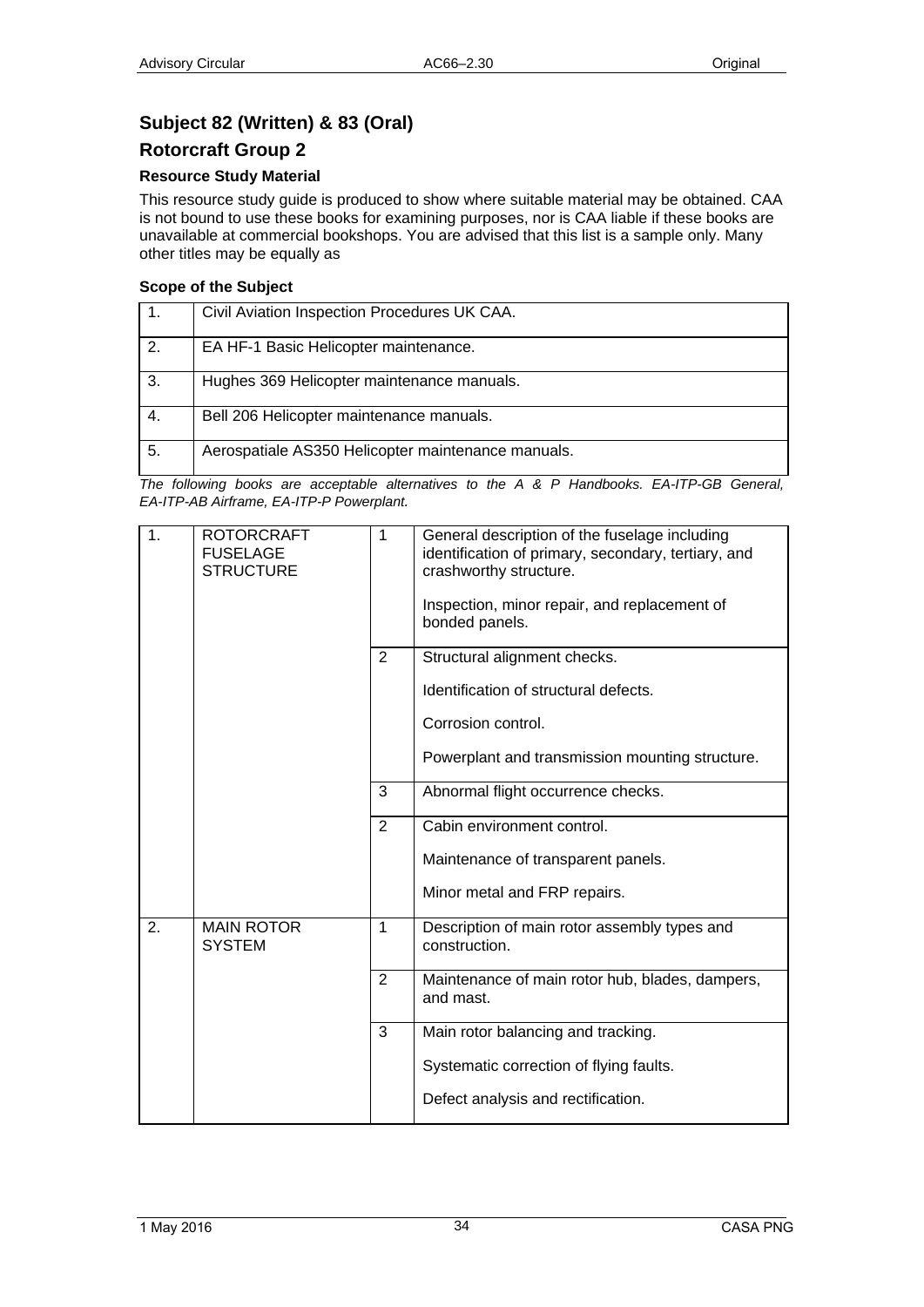| 3.             | <b>CONTROL SYSTEMS</b>                    | 2              | Description and operation of main rotor control<br>systems.                                  |
|----------------|-------------------------------------------|----------------|----------------------------------------------------------------------------------------------|
|                |                                           |                | Maintenance of hydraulic power control systems.                                              |
|                |                                           |                | Swash plate assemblies.                                                                      |
|                |                                           |                | Power or pitch-correlation devices.                                                          |
|                |                                           | 3              | Control system rigging and maintenance.                                                      |
|                |                                           |                | Troubleshooting and defect rectification.                                                    |
| $\mathbf{4}$ . | <b>MAIN ROTOR</b><br><b>TRANSMISSIONS</b> | $\mathbf{1}$   | Description and operation.                                                                   |
|                |                                           | $\overline{2}$ | Transmission mounts.                                                                         |
|                |                                           |                | Lubrication systems maintenance.                                                             |
|                |                                           |                | Free wheel devices.                                                                          |
|                |                                           |                | Components and accessories.                                                                  |
|                |                                           |                | Routine periodic maintenance.                                                                |
|                |                                           |                | Engine and transmission drive trains.                                                        |
|                |                                           | 3              | Overspeed and overtorque inspections.                                                        |
|                |                                           |                | Troubleshooting and defect rectification.                                                    |
| 5.             | <b>ANTI TORQUE</b><br><b>SYSTEM</b>       | $\mathbf{1}$   | Description and operation.                                                                   |
|                |                                           | $\overline{2}$ | Tail rotor drive.                                                                            |
|                |                                           |                | Tail rotor gearboxes.                                                                        |
|                |                                           |                | Tail rotor hub and blades.                                                                   |
|                |                                           |                | Tail rotor pitch control and rigging.                                                        |
|                |                                           | 3              | Routine maintenance including tracking and<br>balancing.                                     |
|                |                                           |                | Troubleshooting and defect rectification including<br>maintenance after a tail rotor strike. |
| 6.             | <b>LANDING GEAR</b>                       | $\mathbf{1}$   | Description and operation.                                                                   |
|                |                                           | $\overline{2}$ | Maintenance procedure.                                                                       |
|                |                                           |                | Damage areas and limits.                                                                     |
|                |                                           |                | Defect maintenance.                                                                          |
|                |                                           |                |                                                                                              |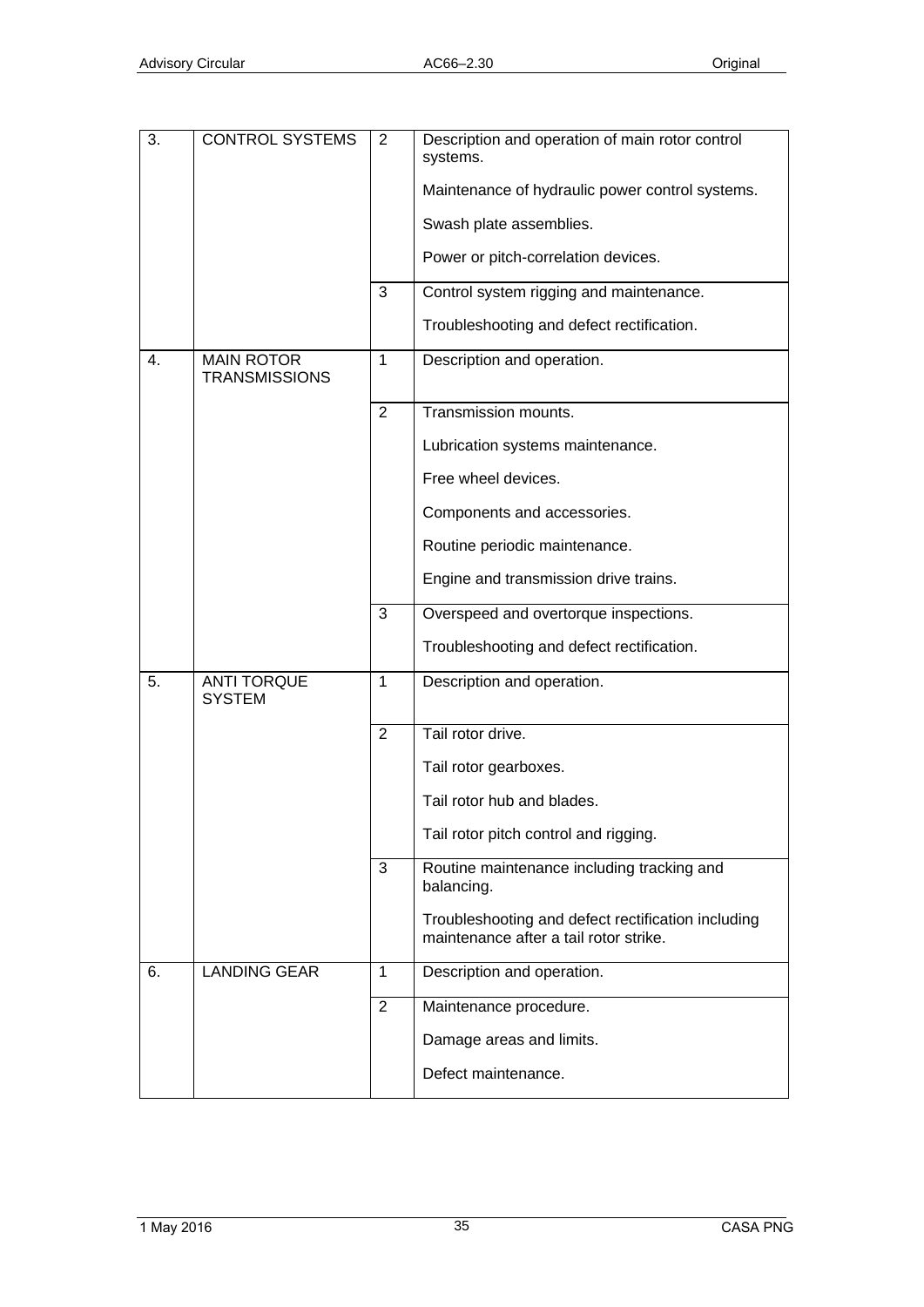| 7.  | <b>FUEL SYSTEM</b>                 | $\mathbf{1}$   | Description and operation.                                                    |
|-----|------------------------------------|----------------|-------------------------------------------------------------------------------|
|     |                                    | $\overline{2}$ | Maintenance of tanks and fuel cells.                                          |
|     |                                    |                | Fuel pumps, non-return valves, filters, strainers and<br>vents.               |
|     |                                    |                | Fuel system maintenance.                                                      |
|     |                                    | 3              | Troubleshooting and rectification.                                            |
| 8.  | <b>ELECTRICAL</b><br><b>SYSTEM</b> | $\mathbf{1}$   | Location and identification of electrical components.                         |
|     |                                    | $\overline{2}$ | Interpretation of wiring diagrams.                                            |
|     |                                    |                | Starting system.                                                              |
|     |                                    |                | Charging system.                                                              |
|     |                                    |                | Maintenance of electrical components.                                         |
|     |                                    | 3              | Troubleshooting and defect rectification.                                     |
| 9.  | <b>INSTRUMENT</b><br><b>SYSTEM</b> | 2              | Pitot and Static system.                                                      |
|     |                                    |                | Maintenance of engine, airframe and flight<br>instruments.                    |
|     |                                    | 3              | Fuel system calibration.                                                      |
|     |                                    |                | Troubleshooting instrument defects.                                           |
| 10. | <b>RADIO SYSTEMS</b>               | $\overline{2}$ | Maintenance of Group 1 Communications<br>equipment including antenna and ELT. |
|     |                                    |                | Installation of VHF and HF Radio systems.                                     |
|     |                                    |                | Troubleshooting and defect rectification.                                     |